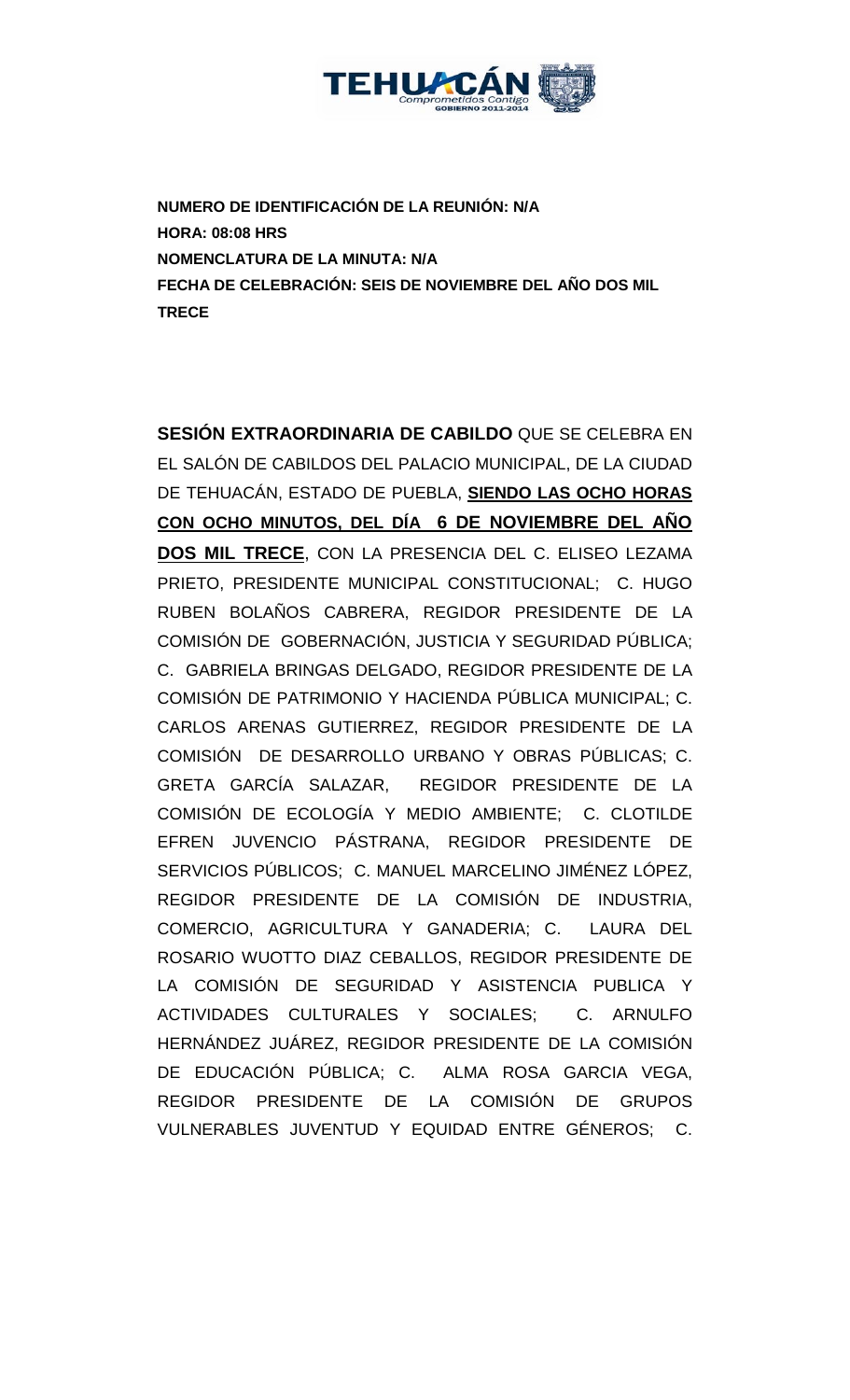ISAAC AGUILAR SÁNCHEZ, REGIDOR PRESIDENTE DE LA COMISIÓN DE NOMENCLATURA; CARLOS CADENA CORONA, REGIDOR PRESIDENTE DE LA COMISIÓN DE ACTIVIDADES DEPORTIVAS; C. ENRIQUE BUSTOS FLORES, REGIDOR PRESIDENTE DE LA COMISIÓN DE PATRIMONIO HISTÓRICO; C. LIC. ROBERTO IVÁN LINARES CHÁVEZ, SÍNDICO MUNICIPAL, ASÍ COMO EL C. DR. JOSÉ ORLANDO CUALLO CINTA, SECRETARIO DEL AYUNTAMIENTO QUIEN DA FE.---------------------------------------------

UNA VEZ QUE SE HA PASADO LISTA DE ASISTENCIA SE INFORMA LO SIGUIENTE:

SEÑOR PRESIDENTE LE COMUNICO QUE SE ENCUENTRAN 14 DE LOS MIEMBROS DEL CABILDO, POR LO ANTERIOR SE DECLARA EL QUÓRUM LEGAL PARA CONTINUAR CON LA PRESENTE SESIÓN DE CABILDO.

EL C. DR. JOSÉ ORLANDO CUALLO CINTA, PROCEDE A DAR LECTURA AL ORDEN DEL DÍA, MISMA QUE CONTIENE LOS SIGUIENTES PUNTOS:

## **1.- APERTURA DE LA SESIÓN**

### **2.- LISTA DE ASISTENCIA**

## **3.- DECLARATORIA DEL QUÓRUM**

**4.- LECTURA Y FIRMA DEL ACTA DE LA SESIÓN ANTERIOR** 

### **5.- COMISIÓN DE DESARROLLO URBANO Y OBRAS PÚBLICAS.**

- ANÁLISIS, DISCUSIÓN Y EN SU CASO APROBACIÓN DEL DICTAMEN QUE VERSA SOBRE LA AUTORIZACIÓN DE LOTIFICACION DEL FRACCIONAMIENTO HABITACIONAL EN RÉGIMEN DE PROPIEDAD Y CONDOMINIO DENOMINADO "PRIMAVERA SAN LORENZO" PARA EL PREDIO UBICADO EN CALLE LÁZARO CÁRDENAS NO. 700 DE SAN LORENZO TEOTIPILCO.
- ANÁLISIS, DISCUSIÓN Y EN SU CASO APROBACIÓN DEL DICTAMEN QUE VERSA SOBRE EL RESOLUTIVO NO. 83/2013, MEDIANTE EL CUAL SE PONE FIN AL PROCEDIMIENTO ADMINISTRATIVO CON NÚMERO DE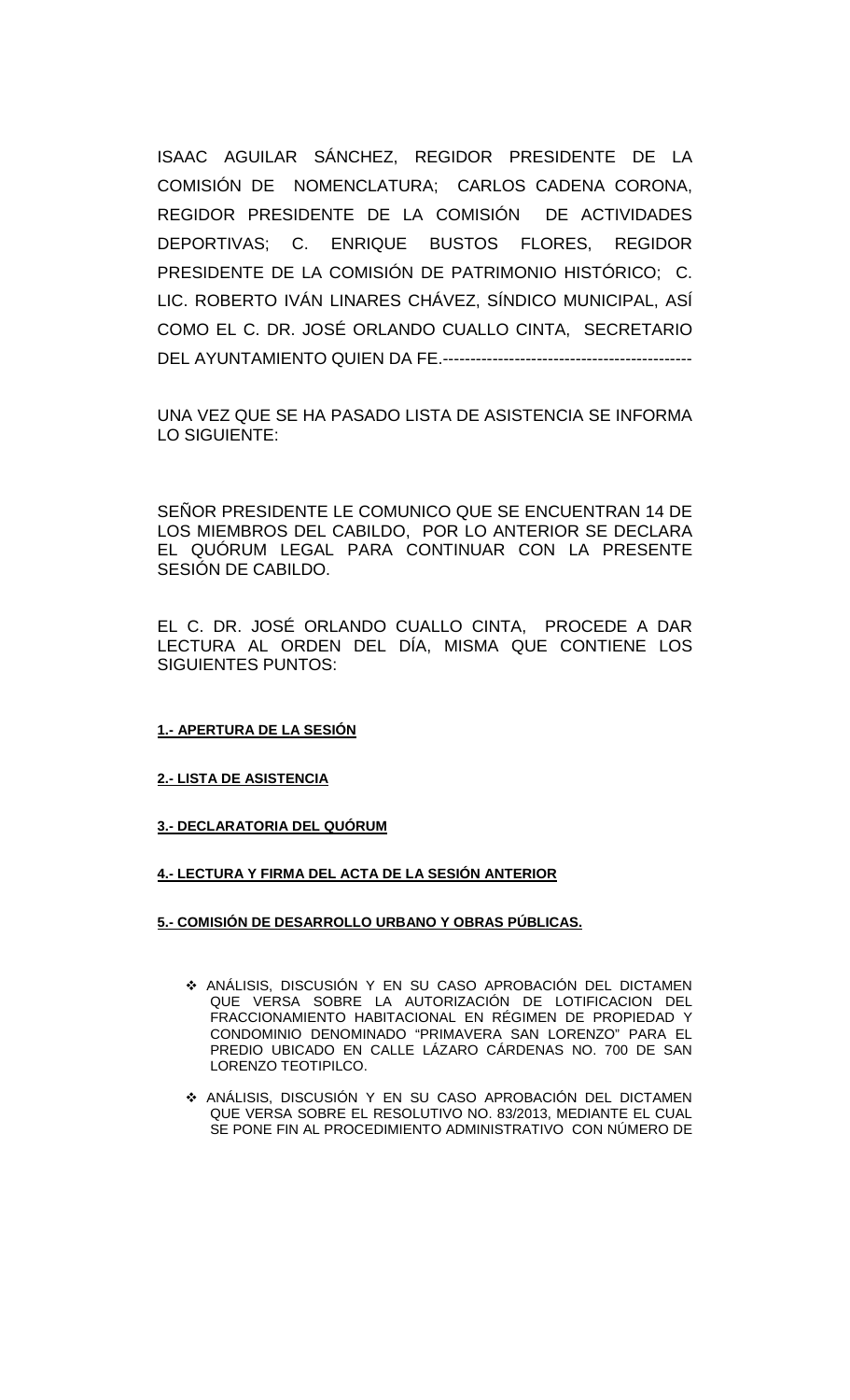EXPEDIENTE 01842-D DE LOS QUE SE SIGUEN EN LA DIRECCIÓN DE DESARROLLO URBANO DE ESTE MUNICIPIO.

#### **CLAUSURA.**

PASAMOS AL PUNTO DE: LECTURA Y FIRMA DE ACTA DE LA SESION ANTERIOR

EN ESTOS MOMENTOS EL DR. JOSÉ ORLANDO CUALLO CINTA, PROCEDE A DAR LECTURA AL ACTA ANTERIOR UNA VEZ TERMINADA LA LECTURA SE PROCEDE A PASAR A LOS REGIDORES PARA SU FIRMA CORRESPONDIENTE.

**COMISIÓN DE DESARROLLO URBANO Y OBRAS PÚBLICAS.- ANÁLISIS, DISCUSIÓN Y EN SU CASO APROBACIÓN DEL**  DICTAMEN QUE VERSA SOBRE LA AUTORIZACIÓN **LOTIFICACION DEL FRACCIONAMIENTO HABITACIONAL EN RÉGIMEN DE PROPIEDAD Y CONDOMINIO DENOMINADO "PRIMAVERA SAN LORENZO" PARA EL PREDIO UBICADO EN CALLE LÁZARO CÁRDENAS NO. 700 DE SAN LORENZO TEOTIPILCO.**

SEÑOR REGIDOR TIENE USTED EL USO DE LA PALABRA.

EL ARQ. CARLOS ARENAS GUTIÉRREZ, PROCEDE A DAR LECTURA AL DICTAMEN CORRESPONDIENTE, MISMO QUE A LA LETRA DICE:

# **"… HONORABLE CUERPO EDILICIO DEL AYUNTAMIENTO DE TEHUACÁN, PUEBLA.**

LOS SUSCRITOS **CARLOS ARENAS GUTIÉRREZ** REGIDOR PRESIDENTE, **GRETA GARCIA SALAZAR** Y **GABRIELA BRINGAS DELGADO**, REGIDORES MIEMBROS DE LA **COMISIÓN DE DESARROLLO URBANO Y OBRAS PÚBLICAS;** EN USO DE LAS FACULTADES QUE SE NOS CONFIEREN EN TÉRMINOS DE LO QUE DISPONEN LOS ARTÍCULOS **92** FRACCIONES **I, IV; 94; 96** FRACCIÓN **III** Y **98** DE LA LEY ORGÁNICA MUNICIPAL; Y TOMANDO EN CONSIDERACIÓN LOS ARGUMENTOS QUE EN EL PRESENTE SE VIERTEN, SOMETEMOS A LA CONSIDERACIÓN DE USTEDES EL PRESENTE DICTAMEN QUE VERSA SOBRE LA **AUTORIZACIÓN DE LA LOTIFICACIÓN DEL FRACCIONAMIENTO HABITACIONAL EN RÉGIMEN DE PROPIEDAD Y CONDOMINIO, DENOMINADO "PRIMAVERA SAN LORENZO",** CON BASE EN LOS SIGUIENTES: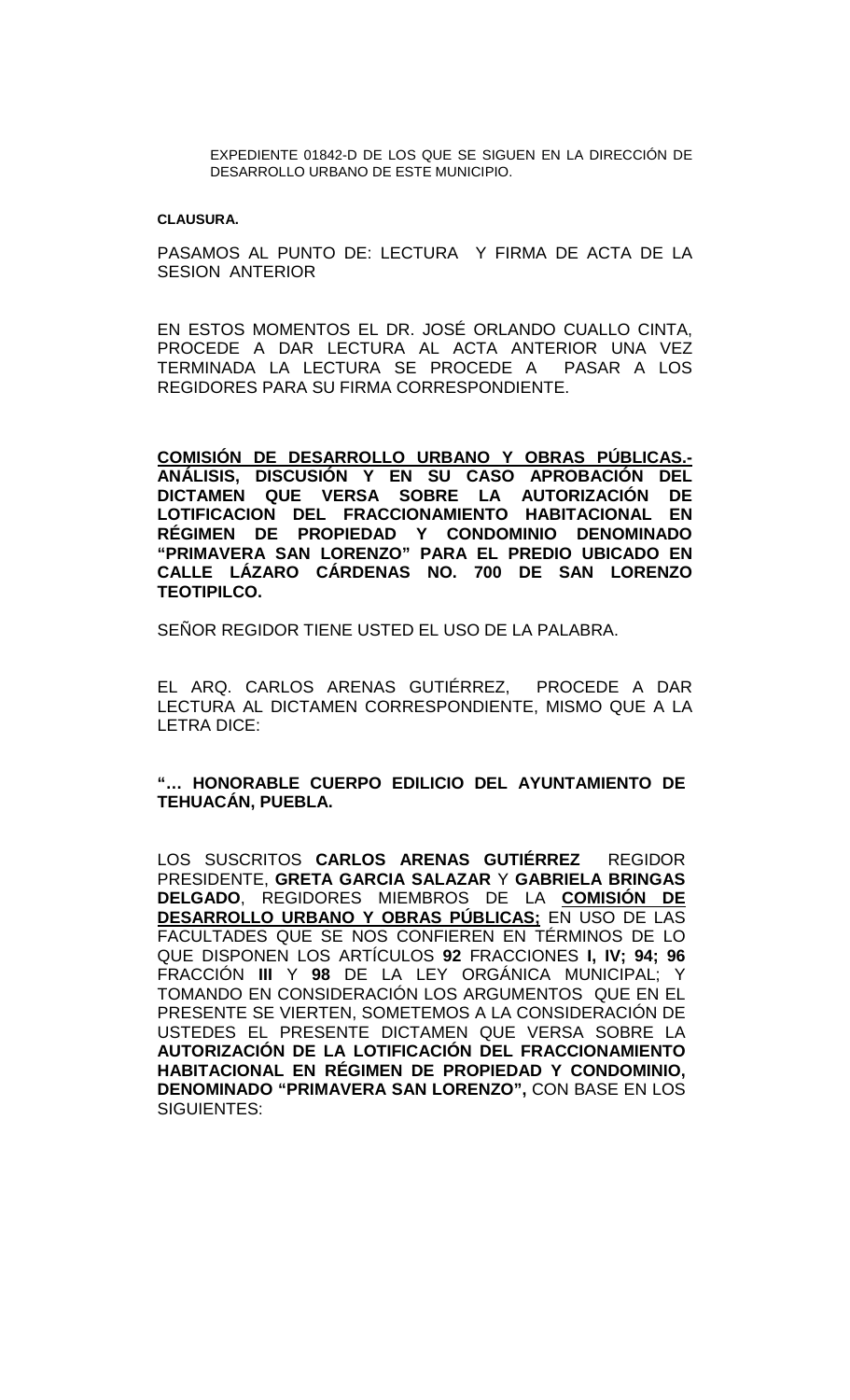# **A N T E C E D E N T E S**

**I.-** QUE CON FECHA VEINTICINCO DE JUNIO DE MIL NOVECIENTOS NOVENTA Y SEIS SE REDACTA LA ESCRITURA DE COMPRA - VENTA, VOLUMEN 126, INSTRUMENTO 5857, QUE OTORGAN, UBICADO EN LA CIUDAD DE TEHUACAN, ANTE EL TITULAR DE LA NOTARIA PUBLICA NUMERO 5 DE ESTA CIUDAD, LIC. MIGUEL ANGEL ORTIZ ANAYA, CON LAS MEDIDAS Y COLINDANCIAS SIGUIENTES:

AL NORTE: SETENTA Y CUATRO METROS CINCUENTA CENTIMETROS, CON CALLE VICENTE SUÁREZ.

AL SUR: SESENTA Y CINCO METROS, CON PROPIEDAD DE LOS SEÑORES MONT.

AL ORIENTE: SESENTA Y TRES METROS CINCUENTA CENTIMETROS, CON CALLE LAZARO CARDENAS

AL PONIENTE: SESENTA METROS OCHENTA CENTIMETROS CON PROPIEDAD PARTICULAR.

CON UNA SUPERFICIE DE: CUATRO MIL QUINIENTOS SETENTA Y SIETE METROS DOCE CENTIMETROS CUADRADOS.

**II.-** CON FECHA VEINTITRES DE NOVIEMBRE DEL AÑO DOS MIL DOCE, LA PRESIDENCIA AUXILIAR DE SAN LORENZO TEOTIPILCO, OTORGA LA FACTIBILIDAD DE LOS SERVICIOS DE DRENAJE Y AGUA POTABLE.

**III.-** CON FECHA VEINTIUNO DE DICIEMBRE DEL AÑO DOS MIL DOCE, LA COMISIÓN FEDERAL DE ELECTRICIDAD, OTORGÓ MEDIANTE EL OFICIO NUMERO P0988/2012 LA FACTIBILIDAD DE LOS SERVICIOS PARA SUMINISTRAR LOS SERVICIOS AL PREDIO UBICADO EN LA CALLE LAZARO CARDENAS No.700 DEL POBLADO DE SAN LORENZO TEOTIPILCO.

**IV.-** CON FECHA DOS DE MAYO DEL AÑO DOS MIL TRECE, LA DIRECCIÓN DE MEDIO AMBIENTE Y ECOLOGÍA, OTORGÓ LA FACTIBILIDAD AMBIENTAL RESPECTO AL PREDIO UBICADO EN CALLE LAZARO CARDENAS No.700, DEL POBLADO DE SAN LORENZO TEOTIPILCO, DETERMINANDO QUE EN EL PREDIO EN EL QUE SE PRETENDE DESARROLLAR EL CONDOMINIO RESIDENCIAL PRIMAVERA SAN LORENZO ES AMBIENTALMENTE FACTIBLE, QUEDANDO CONDICIONADO A CUMPLIR CON LOS PUNTOS MENCIONADOS EN EL OFICIO CPEA- 01065/2013.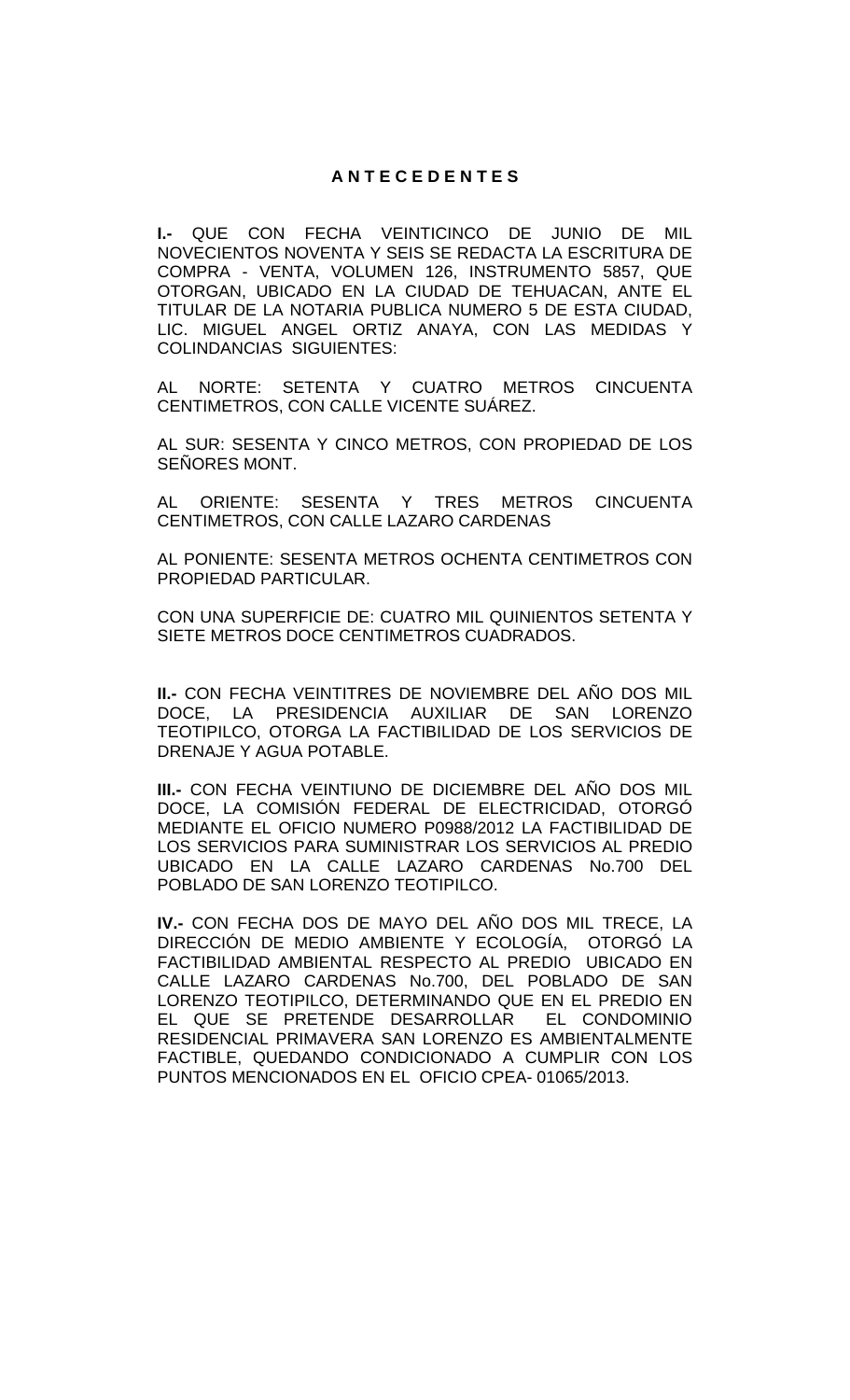**V.-** QUE CON FECHA TRECE DE MAYO DEL DOS MIL TRECE, SE APROBO EN SESION EXTRAORDINARIA DE CABILDO EL DICTAMEN QUE CONTIENE LA AUTORIZACION DE CAMBIO DE ZONIFICACIÓN DE H2i (HABITACIONAL MEDIA IRREGULAR) A H2 (HABITACIONAL MEDIA) EN EL PROGRAMA DE DESARROLLO URBANO ACTUALIZACIÓN DE FACTIBILIDAD DE USO DE SUELO HABITACIONAL PARA LOTIFICACIÓN, CON ZONIFICACIÓN H2, RESPECTO AL PREDIO UBICADO ENTRE LAS CALLES, LAZARO CARDENAS Y VICENTE SUÁREZ DEL POBLADO DE SAN LORENZO TEOTIPILCO IDENTIFICADO CON LA CUENTA PREDIAL NUMERO U-8914.

**VI.-** QUE CON FECHA VEINTIUNO DE JUNIO DEL DOS MIL TRECE SE EXPIDE CONSTANCIA DE NUMERO OFICIAL NUMERO DE FOLIO 1021 Y ALINEAMIENTO NUMERO DE FOLIO 472 EN LA QUE SE INDICA UNA SUPERFICIE TOTAL DE 4,562.82 M², SUPERFICIE RESTRINGIDA DE 53.40 M², UNA SUPERFICIE RESTANTE DE 4,509.42 M² Y UN FRENTE A VIA PUBLICA DE 63.51 M. PARA EL PREDIO UBICADO EN CALLE LAZARO CARDENAS DEL POBLADO DE SAN LORENZO TEOTIPILCO.

**VII.-** CON FECHA VEINTISEIS DE SEPTIEMBRE DEL AÑO DOS MIL TRECE, EL ORGANISMO OPERADOR DEL SERVICIO DE LIMPIA DE TEHUACÁN, OTORGÓ LA CONSTANCIA DE FACTIBILIDAD DE LOS SERVICIOS DE RECOLECCION DE LOS RESIDUOS SÓLIDOS URBANOS PARA EL FRACCIONAMIENTO PRIMAVERA SAN LORENZO, QUE SE PRETENDE DESARROLLAR EN EL PREDIO UBICADO EN CALLE LAZARO CARDENAS No.700, DEL POBLADO DE SAN LORENZO TEOTIPILCO.

## **C O N S I D E R A N D O**

**I.-** QUE EL PÁRRAFO PRIMERO DE LA FRACCIÓN II DEL ARTÍCULO 115 DE LA CONSTITUCIÓN POLÍTICA DE LOS<br>ESTADOS UNIDOS MEXICANOS, DETERMINA QUE LOS UNIDOS MEXICANOS, DETERMINA QUE LOS AYUNTAMIENTOS TENDRÁN FACULTADES PARA APROBAR, DE ACUERDO CON LAS LEYES EN MATERIA MUNICIPAL QUE DEBERÁN EXPEDIR LAS LEGISLATURAS DE LOS ESTADOS, LOS BANDOS - 105 DE LA CONSTITUCIÓN POLÍTICA DEL ESTADO LIBRE Y SOBERANO DE PUEBLA.

**II.-** QUE ES OBLIGACIÓN DE ESTE HONORABLE AYUNTAMIENTO EN TÉRMINOS DE LO QUE DISPONEN LOS DIVERSOS 102, 103 Y 105 DE LA CONSTITUCIÓN POLÍTICA DEL ESTADO LIBRE Y SOBERANO DE PUEBLA CUMPLIR Y HACER CUMPLIR LA CONSTITUCIÓN, LEYES Y REGLAMENTOS SECUNDARIOS QUE EMANEN DEL PACTO FEDERAL.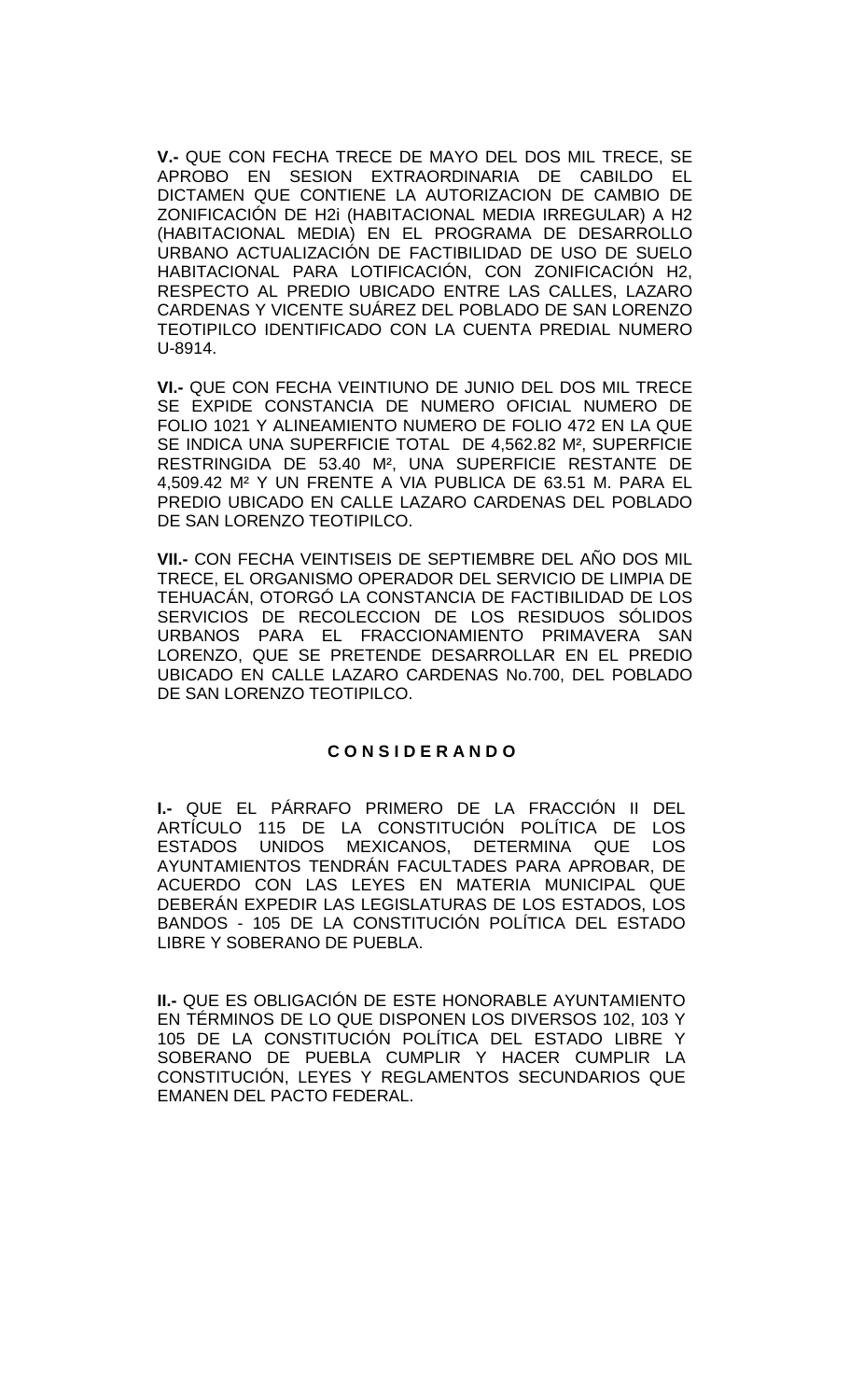**III.-** QUE EN TÉRMINOS DE LOS ARTÍCULOS 115 FRACCIÓN V INCISO A), D) Y F) DE LA CONSTITUCION POLITICA DE LOS ESTADOS UNIDOS MEXICANOS, LOS MUNICIPIOS ESTÁN FACULTADOS, ENTRE OTRAS MATERIAS, PARA FORMULAR, APROBAR Y ADMINISTRAR LA ZONIFICACIÓN Y PLANES DE DESARROLLO URBANO MUNICIPAL, CONTROLAR Y VIGILAR LA UTILIZACIÓN DEL SUELO, EN EL ÁMBITO DE LA COMPETENCIA DE SUS JURISDICCIONES TERRITORIALES; ASÍ COMO, EL IMPERATIVO NORMATIVO JURÍDICO 105 FRACCIÓN IV INCISO A), D) Y F) DE LA CONSTITUCIÓN POLÍTICA DEL ESTADO DE PUEBLA Y DE ACUERDO A LA LEY DE DESARROLLO URBANO SUSTENTABLE DEL ESTADO LIBRE Y SOBERANO DE PUEBLA EL ARTICULO 9 FRACCIONES IV, V Y VI, ARTICULO 13 FRACCIÓN VI, CORRESPONDE AL AYUNTAMIENTO EN SU RESPECTIVA JURISDICCIÓN EXPEDIR LAS AUTORIZACIONES DE LICENCIAS, CONSTANCIAS DE USO DE SUELO Y DE COMPATIBILIDAD URBANÍSTICA PARA CONSTRUCCIONES, FRACCIONAMIENTOS, SUBDIVISIONES, FUSIONES, RELOTIFICACIONES Y CONDOMINIOS.

**IV.-** EL ARTÍCULO 9º EN SUS FRACCIONES I, III, V, X Y XV Y EL ÚLTIMO PÁRRAFO DE LA LEY GENERAL DE ASENTAMIENTOS HUMANOS, LE CORRESPONDE AL MUNICIPIO EN EL ÁMBITO DE SU JURISDICCIÓN, ADMINISTRAR LOS PLANES O PROGRAMAS DE DESARROLLO URBANO, DE CENTROS DE POBLACIÓN, ASÍ COMO EXPEDIR LAS AUTORIZACIONES, LICENCIAS O PERMISOS DE USO DE SUELO Y CONSTRUCCIÓN, FRACCIONAMIENTOS SUBDIVISIONES, FUSIONES, RELOTIFICACIONES Y CONDOMINIOS; EJERCIENDO SUS ATRIBUCIONES EN MATERIA DE DESARROLLO URBANO A TRAVÉS DE LOS CABILDOS DE LOS AYUNTAMIENTOS O CON EL CONTROL Y EVALUACIÓN DE ÉSTOS, DE IGUAL FORMA LO DISPONE EL NUMERAL 78 FRACCIONES XXXIX, XLI Y XLIII DE LA LEY ORGÁNICA MUNICIPAL, COMO FACULTAD DE LOS AYUNTAMIENTOS, EL ADMINISTRAR SUS PROGRAMAS DE DESARROLLO URBANO, ASÍ COMO EL CONTROLAR Y REGULAR EL SUELO DENTRO DE SU JURISDICCIÓN TERRITORIAL, DESDE LUEGO RESPETANDO EL MARCO JURÍDICO ANTES CITADO, COMPRENDIENDO ACCIONES TENDIENTES A LA CONSERVACIÓN, MEJORAMIENTO Y CRECIMIENTO DE LOS CENTROS DE POBLACIÓN DEL MUNICIPIO, SIN DESCUIDAR DESDE LUEGO EL MANTENIMIENTO DEL EQUILIBRIO ECOLÓGICO Y ADECUÁNDOSE A LOS PRINCIPIOS DE UN DESARROLLO EQUILIBRADO Y SUSTENTABLE.

**V.-** EL ARTÍCULO 22 DE LA LEY DE FRACCIONAMIENTOS Y ACCIONES URBANÍSTICAS DEL ESTADO LIBRE Y SOBERANO DE PUEBLA, DISPONE QUE PARA AUTORIZAR DIVISIONES,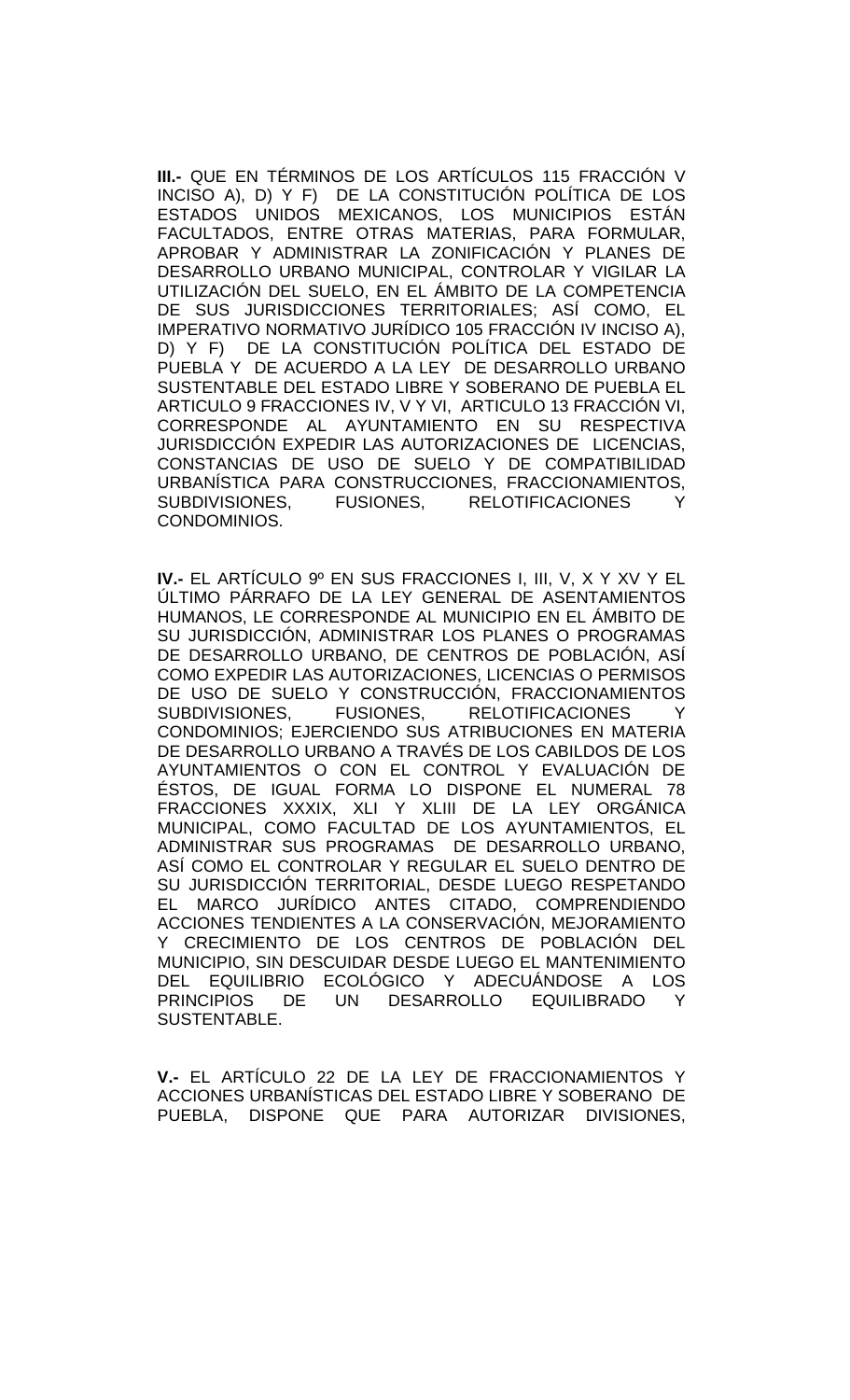SUBDIVISIONES, FUSIONES, SEGREGACIONES, LOTIFICACIONES Y RELOTIFICACIONES, CUALQUIERA QUE SEA SU EXTENSIÓN, LA AUTORIDAD COMPETENTE DEBERÁ CONSIDERAR LA LEY DE<br>PROTECCIÓN AL AMBIENTE NATURAL Y DESARROLLO PROTECCIÓN AL AMBIENTE SUSTENTABLE, LA DE DESARROLLO SUSTENTABLE DEL ESTADO DE PUEBLA Y EL PROGRAMA DE DESARROLLO URBANO DEL CENTRO DE POBLACIÓN DE QUE SE TRATE PARA ESTABLECER LOS LINEAMIENTOS A QUE DEBERÁN SUJETARSE ESTIMANDO LA DIMENSIÓN RESULTANTE DEL PREDIO, EL USO AL QUE SE DESTINARAN Y LOS SERVICIOS ESPECÍFICOS EXISTENTES.

**VI.-** QUE RESPECTO AL PREDIO UBICADO EN CALLE LAZARO CARDENAS No.700 DEL POBLADO DE SAN LORENZO TEOTIPILCO. Y DE ACUERDO AL PROGRAMA DE DESARROLLO URBANO DE LA CIUDAD DE TEHUACÁN, ACTUALIZACIÓN 2011, SE ENCUENTRAN EN UNA ZONIFICACIÓN PRIMARIA ÁREA URBANA ACTUAL, ZONIFICACIÓN SECUNDARIA CON CARACTERÍSTICAS DE ESTAR EN UNA ZONIFICACION SECUNDARIA HABITACIONAL MEDIA IRREGULAR (H2i) SEGÚN LA AUTORIZACIÓN DE AUMENTO DE DENSIDAD QUE SE OTORGÓ EN SESION ORDINARIA DE CABILDO DE FECHA TRECE DE MAYO DEL DOS MIL TRECE, ES DECIR HABITACIONAL MEDIA CON UNA DENSIDAD MÁXIMA DE 187.5 HAB/HAS, DENSIDAD MÁXIMA DE 37.5 VIV/HAS; LOTE MÍNIMO DE 160 M2, FRENTE MÍNIMO DE 8.00 M; CON COEFICIENTE DE OCUPACIÓN DEL SUELO (COS) 0.80 MÁXIMO; COEFICIENTE DE UTILIZACIÓN DEL SUELO (CUS) DE 2.40 MÁXIMO, Y CONFORME AL APROVECHAMIENTO QUE SE PRETENDE PARA USO DE SUELO HABITACIONAL, ESPECÍFICAMENTE LOTIFICACIÓN ÚNICAMENTE ES FACTIBLE, CON UNA DENSIDAD DE PROYECTO 43 VIV/HA. SI BIEN EL PROYECTO SE REBASA LA DENSIDAD AUTORIZADA POR 4 VIVIENDAS PROPONE PARA COMPENSAR SU AUTORIZACION, LO SIGUIENTE:

• CAPTACIÓN Y RECICLAJE DE AGUAS PLUVIALES

• DISPOSITIVOS ECONOMIZADORES EN ACCESORIOS Y LLAVES DE AGUA

CERTIFICADOS.

• COEFICIENTE DE OCUPACION DE SUELO DE 0.58 PARA TENER MAYOR AREA VERDE EN LAS AREAS PRIVATIVAS

• COEFICIENTE DE UTILIZACION DE SUELO DE 1.16

**VII.-** QUE EN EL CASO ESPECÍFICO DE ESTUDIO, NOS ENCONTRAMOS EN PRESENCIA DE UN FRACCIONAMIENTO EN RÉGIMEN DE PROPIEDAD Y CONDOMINIO, CON LAS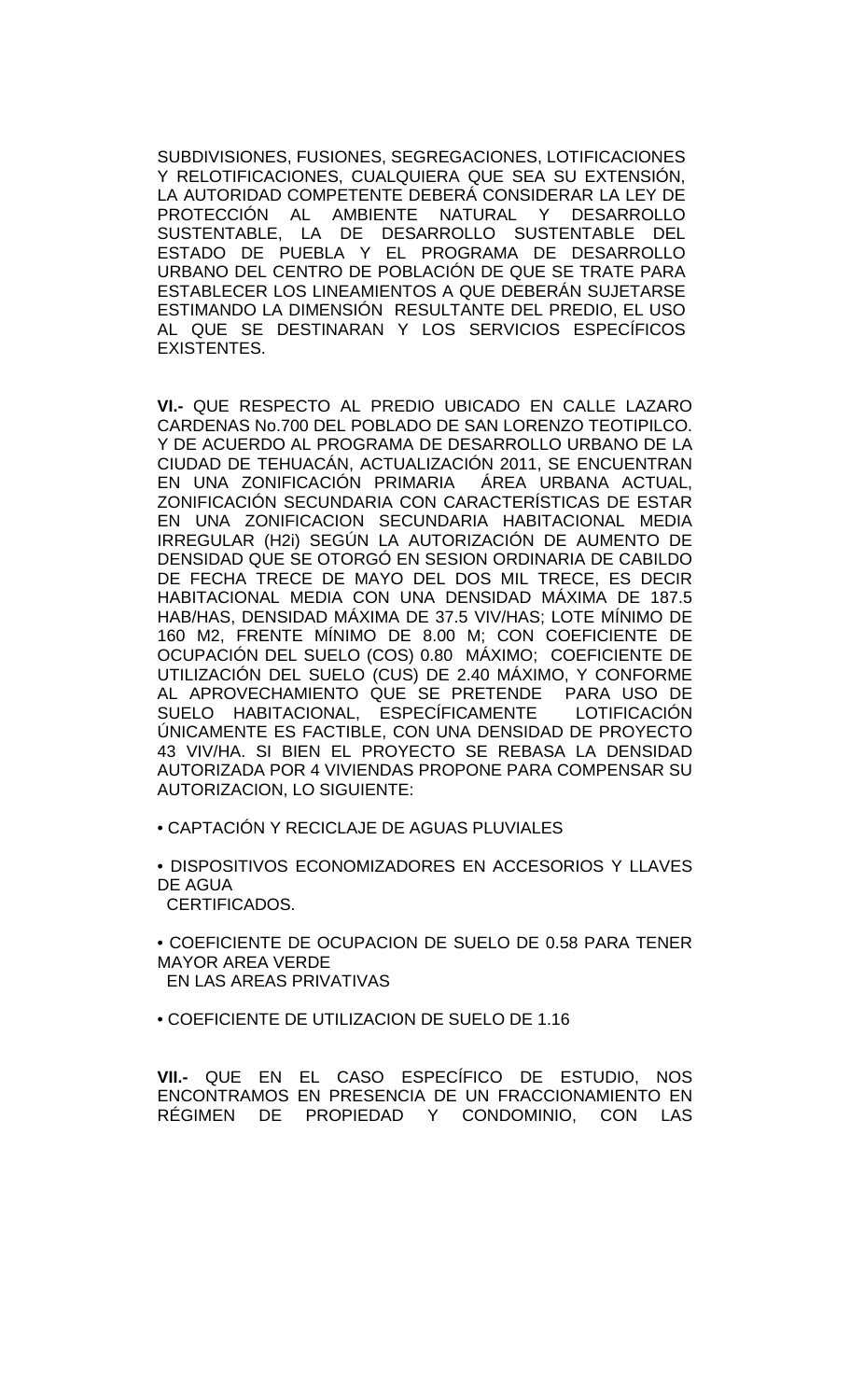CARACTERÍSTICAS CONTEMPLADAS EN EL ARTICULO 15 FRACCIÓN III DE LA LEY DE FRACCIONAMIENTOS Y ACCIONES URBANÍSTICAS DEL ESTADO DE PUEBLA; ES PROCEDENTE CONSIDERAR EL FRACCIONAMIENTO DE LA MANERA QUE A CONTINUACIÓN SE DESCRIBE:

|                                                                                     | <b>ANÁLISIS DE AREAS</b> |  |                 |
|-------------------------------------------------------------------------------------|--------------------------|--|-----------------|
| ÁREA TOTAL DEL TERRENO (ATERR)                                                      | 4.562,82 $M^2$           |  | (100% ATERR)    |
| ÁREA TOTAL DE VIALIDADES (AVIAL)                                                    | 1.238,70 $M^2$           |  | (27.15% A VIAL) |
| ÁREA NETA TOTAL (ANET)                                                              | 3.324,12 $M^2$           |  | (72.85 % ANET)  |
|                                                                                     | ANÁLISIS DEL ÁREA NETA   |  |                 |
| ÁREA NETA TOTAL (ANET):                                                             | 3.324,12 $M^2$           |  | (100 % ANET)    |
| ÁREA HABITACIONAL                                                                   | 3.129,39 $M^2$           |  | (94.14% ANET)   |
| ÁREA VERDE                                                                          | 194.75 $M^2$             |  | (5.86% ANET)    |
| TOTAL DE VIVIENDAS DE PROYECTO (43 VIV/HA)<br>EN REGIMEN DE PROPIEDAD EN CONDOMINIO |                          |  | <b>21 VIV</b>   |
| TOTAL DE VIVIENDAS AUTORIZADAS EN LA ZONIFICACION H2                                | <b>17 VIV.</b>           |  |                 |

**TOTAL DE LOTES: 10.00 LOTES**

**VIII.-** QUE TAL Y COMO SE DESPRENDE DEL CUADRO DE ANÁLISIS ANTERIOR, TOMANDO EN CUENTA LAS PROPUESTAS AL PROYECTO ARQUITECTONICO DE LAS VIVIENDAS Y LAS OBRAS DE INFRAESTRUCTURA ADICIONALES PARA AUMENTAR LA DENSIDAD DE VIVIENDA POR EL TIPO DE DESARROLLO QUE SE PRETENDE Y DE ACUERDO A LO DISPUESTO POR EL PROGRAMA DE DESARROLLO URBANO EN VIGENCIA; SE PUEDEN CONSTRUIR LAS 21 VIVIENDAS REQUERIDAS POR EL FRACCIONADOR, SITUACIÓN POR LO CUAL ES PERTINENTE SOLICITAR A ESTE HONORABLE CABILDO SE AUTORICE LA<br>LOTIFICACIÓN DEL FRACCIONAMIENTO HABITACIONAL LOTIFICACIÓN DEL FRACCIONAMIENTO HABITACIONAL<br>DENOMINADO CONDOMINIO PRIMAVERA SAN LORENZO. PRIMAVERA SAN LORENZO, UBICADO EN CALLE LAZARO CARDENAS No.700 DEL POBLADO DE SAN LORENZO TEOTIPILCO, EN EL ENTENDIDO DE QUE A EFECTO DE ESTAR EN POSIBILIDAD DE OTORGAR LAS CONSTANCIAS SOLICITADAS ADEMÁS DE CUMPLIR CON LOS DIVERSOS REQUISITOS Y CONDICIONANTES QUE PARA EL CASO DISPONEN LOS ORDENAMIENTOS LEGALES APLICABLES EN LA MATERIA, SE DEBERÁ CUBRIR EN UNA SOLA EXHIBICIÓN ANTE LA TESORERÍA MUNICIPAL EL PAGO DE DERECHOS CONDUCENTES; Y QUE ES A SABER EL SIGUIENTE:

| <b>ARTICULO</b>                         | <b>CONCEPTO</b>                                           | <b>UNIDAD</b>  | <b>CANTIDAD</b> | P.U(S) | <b>TOTAL</b> |
|-----------------------------------------|-----------------------------------------------------------|----------------|-----------------|--------|--------------|
| <b>ART. 13</b><br><b>FRACC. VIII a)</b> | LOTIFICACION.<br><b>RELOTIFICACION</b><br><b>Y FUSION</b> | M <sup>2</sup> | 4,562.82        | \$3.00 | \$13,688.46  |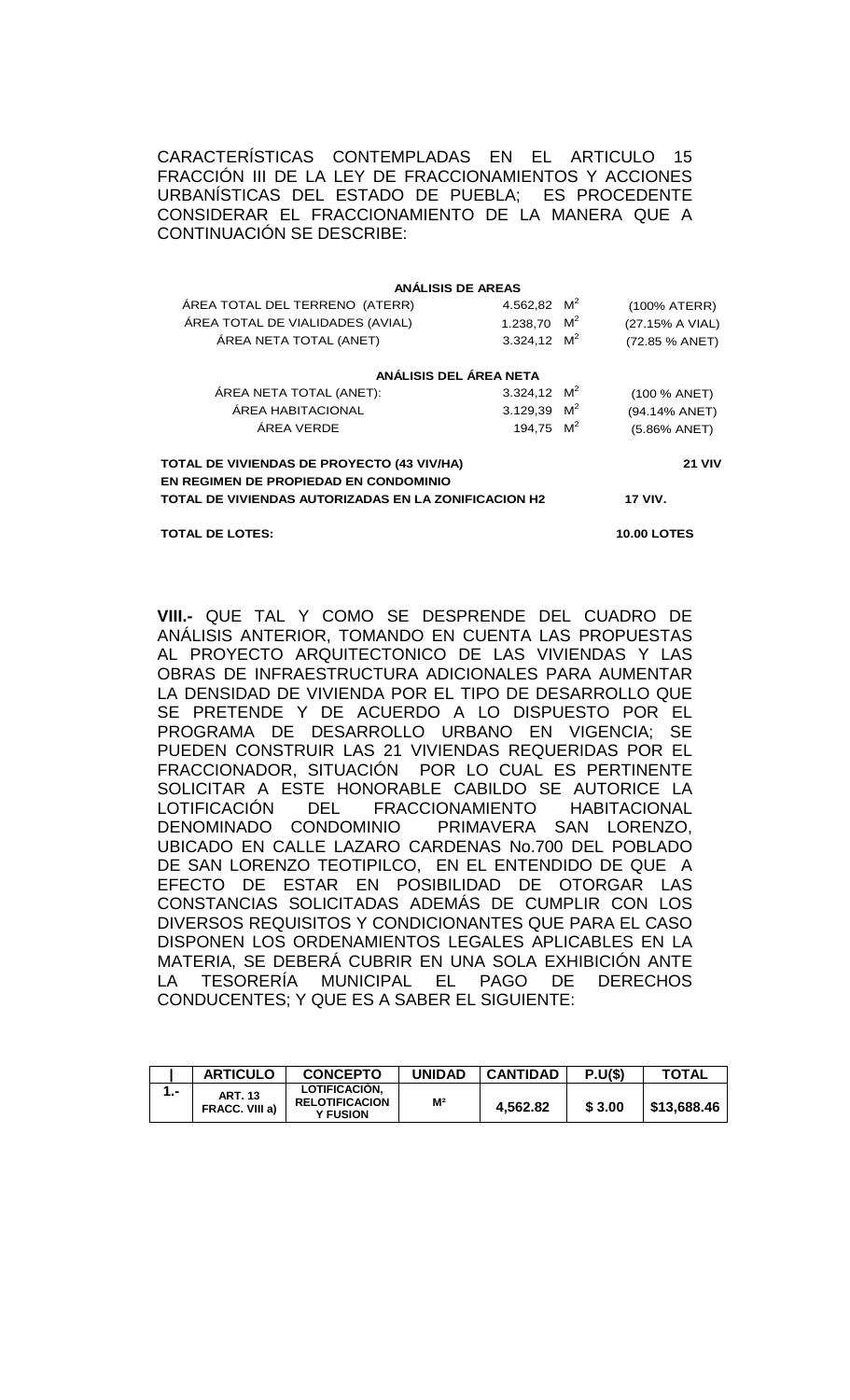| $2 -$ | <b>ART. 13</b><br>FRACC. VIII c) | <b>SOBRE CADA</b><br><b>LOTE QUE</b><br><b>RESULTE</b>                                  | <b>LOTE</b>    | 10.00    | \$90.00 | \$900.00   |
|-------|----------------------------------|-----------------------------------------------------------------------------------------|----------------|----------|---------|------------|
| $3 -$ | <b>ART. 13</b><br>FRACC. VIII d) | <b>POR REVISION Y</b><br><b>APROBACION DE</b><br><b>OBRAS DE</b><br><b>URBANIZACION</b> | M <sup>2</sup> | 1,238.70 | \$1.50  | \$1,858.05 |

# **TOTAL DE DERECHOS POR LOTIFICACÓN: \$16,446.51**

DEDUCIÉNDOSE ASÍ UN TOTAL POR LA LOTIFICACIÓN DEL FRACCIONAMIENTO HABITACIONAL EN RÉGIMEN DE PROPIEDAD<br>Y CONDOMINIO DENOMINADO PRIMAVERA SAN LORENZO. Y CONDOMINIO DENOMINADO UBICADO EN CALLE LAZARO CARDENAS No.700 DEL POBLADO DE SAN LORENZO TEOTIPILCO, PROPIEDAD DE JOSE MENDEZ GOMEZ OBTENIDO Y SUSTENTADO EN LA LEY DE INGRESOS DEL MUNICIPIO DE TEHUACÁN, PARA EL EJERCICIO FISCAL 2013; LA SIGUIENTE CANTIDAD:

# **TOTAL DE DERECHOS POR LOTIFICACIÓN \$16,446.51**

**IX.-** EL DESARROLLO DEBERÁ CUMPLIR CON TODOS Y CADA UNO DE LOS REQUISITOS QUE PARA EL CASO DISPONE EL NUMERAL 48 DE LA LEY DE FRACCIONAMIENTOS Y ACCIONES URBANÍSTICAS PARA EL ESTADO DE PUEBLA, EL QUE SEÑALA COMO REQUISITO PRIMORDIAL PARA DAR TRAMITE A LAS SOLICITUDES RESPECTIVAS, LA AUTORIZACIÓN DE LOS ORGANISMOS QUE CONTROLAN LOS DIFERENTES SERVICIOS PÚBLICOS, DEBIENDO PRESENTAR A LAS DIRECCIONES DE DESARROLLO URBANO Y LA DIRECCIÓN DE MEDIO AMBIENTE Y ECOLOGÍA MUNICIPAL, COPIA DE LA RESOLUCIÓN QUE RECAIGA AL MANIFIESTO DE IMPACTO AMBIENTAL EN SU<br>CORRESPONDIENTE MODALIDAD, AVALADO POR LA CORRESPONDIENTE MODALIDAD, AVALADO POR LA SECRETARIA DE SUSTENTABILIDAD AMBIENTAL Y ORDENAMIENTO TERRITORIAL; ASIMISMO, DEBERÁ DAR CUMPLIMIENTO A LAS DIVERSAS NORMAS Y ESPECIFICACIONES QUE SE EMITAN POR LAS AUTORIDADES Y ÓRGANOS AUXILIARES COMPETENTES TRATÁNDOSE DE AUTORIZACIONES DE TODO TIPO DE FRACCIONAMIENTOS Y/O ACCIONES URBANAS; EN EL ENTENDIDO DE QUE NO SE PODRÁ DAR INICIO CON LA CONSTRUCCIÓN, NO OBSTANTE CONTAR CON LA LICENCIA RESPECTIVA, HASTA EN TANTO NO DE CUMPLIMIENTO A LO ANTES PRECISADO; DEBERÁ PRESENTAR MEMORIA<br>DESCRIPTIVA DEL PROYECTO QUE CONTENGA LA DESCRIPTIVA DEL PROYECTO QUE CONTENGA LA CLASIFICACIÓN DEL FRACCIONAMIENTO, CALENDARIZACIÓN DE OBRA, PLANOS DE URBANIZACIÓN, DE UBICACIÓN, TOPOGRÁFICO, ÁREA RESTRINGIDA, DISTRIBUCIÓN DE<br>MANZANAS. LOTIFICACIÓN. POR VIVIENDA. SEMBRADO. MANZANAS, LOTIFICACIÓN, POR VIVIENDA, SEMBRADO, PROPUESTA DE NOMENCLATURA, RED DE DRENAJE, RED HIDRÁULICA, RED DE ENERGÍA ELÉCTRICA Y ALUMBRADO PÚBLICO; ASÍ COMO A SU DEBIDO TIEMPO CUANDO SOLICITE LA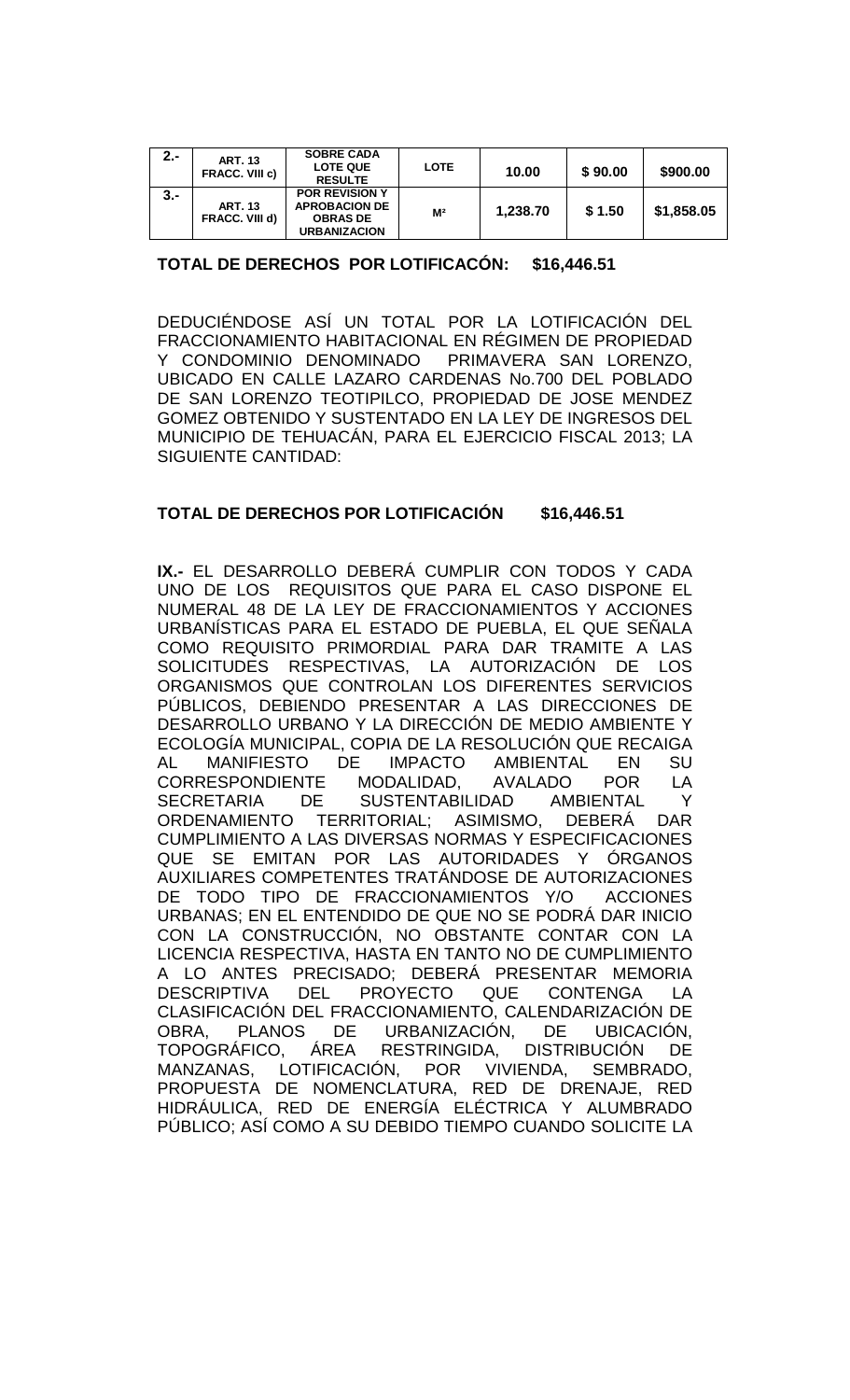LICENCIA DE CONSTRUCCIÓN DE SU PROTOTIPO DE VIVIENDA DEBERÁ INGRESAR LOS PLANOS Y DOCUMENTOS REQUERIDOS POR EL REGLAMENTO DE CONSTRUCCIONES PARA EL MUNICIPIO DE TEHUACAN; MEMORIA DE CALCULO DE LA RED HIDRÁULICA Y DRENAJE, PRECISANDO QUE LAS VIALIDADES INTERNAS Y DEL PERÍMETRO DEL FRACCIONAMIENTO DEBERÁN SER PAVIMENTADAS AL MENOS CON CONCRETO ASFÁLTICO, COMPUESTO POR UNA SUB-BASE DE 15 CENTÍMETROS DE ESPESOR, POSTERIORMENTE UNA BASE HIDRÁULICA DEL MISMO ESPESOR Y FINALIZANDO CON EL PAVIMENTO ASFÁLTICO DE 5 CENTÍMETROS DE ESPESOR, LA GUARNICIÓN DEBERÁ SER DE CONCRETO SIMPLE EN UNA SECCIÓN DE 13-18- 45 CENTÍMETROS Y LAS BANQUETAS QUEDARAN CON ESPESOR DE 10 CENTÍMETROS Y DE LONGITUD VARIABLE DE ACUERDO A LAS VIALIDADES MARCADAS EN EL PROYECTO, ESTANDO OBLIGADO EL FRACCIONADOR A REFORESTAR LAS ÁREAS VERDES, A QUE EL FRACCIONAMIENTO CUENTE CON ÁREA PARA CONTENEDOR QUE NO SEA EN LA VIALIDAD PÚBLICA, POZOS DE ABSORCIÓN PARA LA CAPTACIÓN DE AGUA PLUVIAL, ALUMBRADO PÚBLICO, ASÍ COMO, A OCUPAR LAS VIVIENDAS UNA VEZ QUE SE CUENTE CON EL DOCUMENTO QUE AVALE LA TERMINACIÓN DE OBRA.

**X.-** EL PROYECTO DEBERA CONTENER SECCIONES DE ÁREAS DE CIRCULACIÓN VEHICULAR INTERNA A PARAMENTO DE LOTE, INCLUYENDO COTAS DE BANQUETAS, ARROYO DE CALLE Y COTA TOTAL, SEMBRADO DE CONSTRUCCIONES, ASÍ COMO LA TIPOLOGÍA Y CARACTERÍSTICAS DE ESTA, DEFINICIÓN DE ÁREAS COMUNES Y PRIVATIVAS (IDENTIFICANDO CON NÚMERO CADA VIVIENDA). DELIMITACIÓN PRECISA DE LAS ZONAS DESTINADAS PARA MANTENIMIENTO DE LAS ÁREAS COMUNES, ALMACENAMIENTO DE BASURA, ZONA PARA MEDIDORES Y ACOMETIDA DE SERVICIOS, DEFINICIÓN DE ÁREAS COMUNES DESTINADAS A CIRCULACIÓN, LAS CUALES NO PODRÁN VARIAR SU USO, RELACIÓN DE ÁREAS PRIVATIVAS Y COMUNES CON SUPERFICIE Y USO DE SUELO, PROYECTO DE BANQUETAS, GUARNICIONES Y RAMPAS PARA DISCAPACITADOS, ESTUDIO DE MECÁNICA DE SUELOS, REGLAMENTO INTERIOR DE CONDOMINIO, SUJETO A LAS DISPOSICIONES DEL CÓDIGO CIVIL PARA EL ESTADO DE PUEBLA (INDICANDO QUE DEBERÁN SUJETARSE ESTRICTAMENTE A LAS NORMAS APLICABLES EN LA MATERIA, OBSERVÁNDOSE, EN TODO CASO, LAS LIMITACIONES SERVIDUMBRES, USO DE SUELO Y CARACTERÍSTICAS ESPECIALES DE ARQUITECTURA Y ORNATO, QUE PAGARAN LA PARTE PROPORCIONAL EN LOS SERVICIOS COMUNES QUE SE GENEREN Y QUE EL MANTENIMIENTO DEL FRACCIONAMIENTO SERA RESPONSABILIDAD EXCLUSIVA DE LOS CONDÓMINOS ADEMAS DE TENER LA OBLIGACIÓN DE REUNIRSE Y FORMAR PARTE DE LA ASAMBLEA).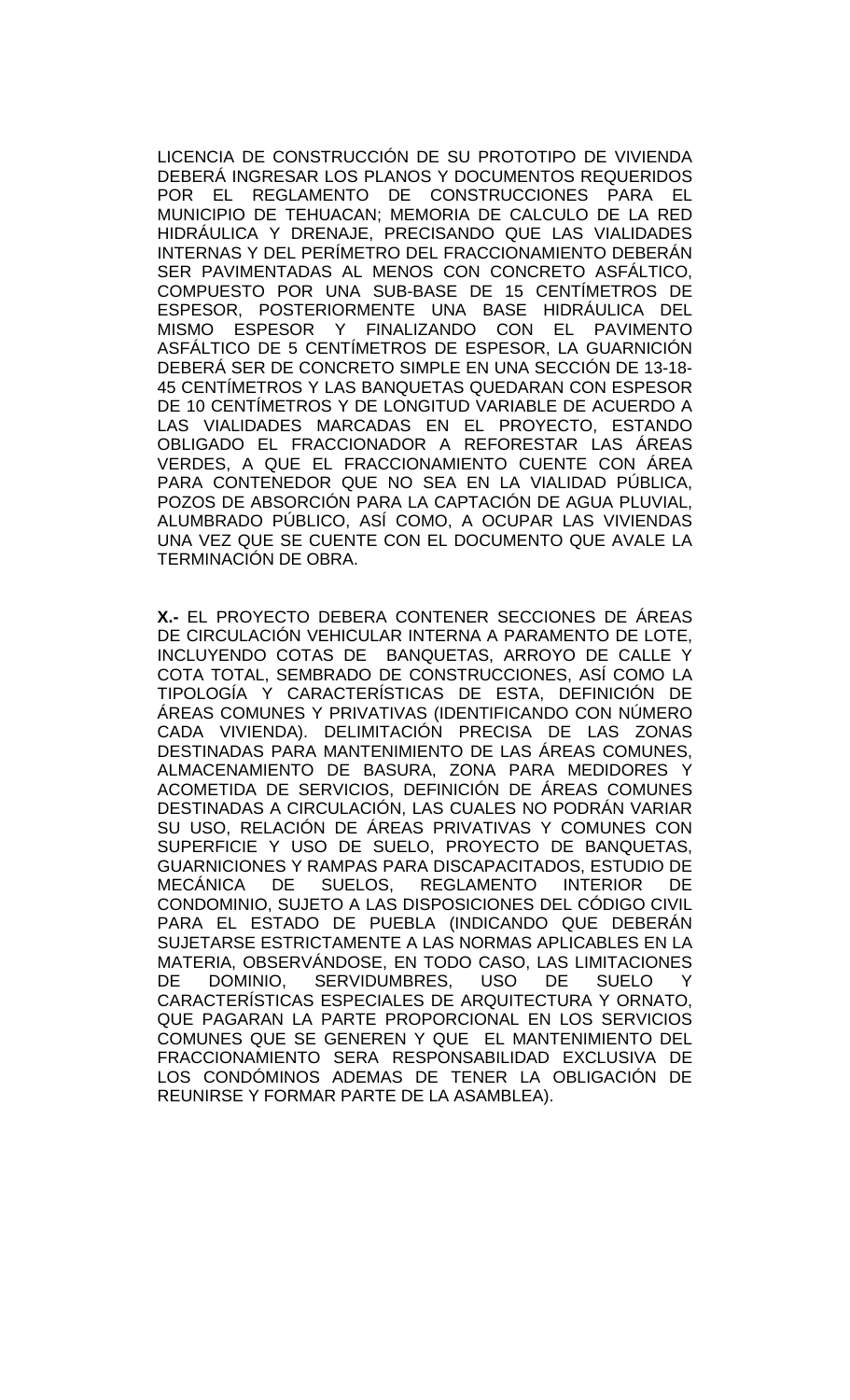**XI.-** EL FRACCIONADOR HARA LA ENTREGA-RECEPCIÓN FINAL AL MUNICIPIO PARA HACERCE CARGO EN LO SUCESIVO DE LA<br>PRESTACIÓN DE LOS SERVICIOS PÚBLICOS PRESTACIÓN DE LOS SERVICIOS PÚBLICOS<br>CORRESPONDIENTES SOLO DE LAS INSTALACIONES **CORRESPONDIENTES** DESTINADAS A LOS SERVICIOS PÚBLICOS Y DE LAS OBRAS DE URBANIZACIÓN COMPRENDIDAS EN LAS ÁREAS DE DOMINIO PÚBLICO DEL FRACCIONAMIENTO, PARA QUE PUEDAN OPERAR DICHOS SERVICIOS; YA QUE EN ESTE CASO AL TRATARSE DE UN FRACCIONAMIENTO EN RÉGIMEN DE PROPIEDAD Y CONDOMINIO, LO HARÁ ÚNICAMENTE AL PIE DEL DESARROLLO; POR LO QUE EL MANTENIMIENTO DEL FRACCIONAMIENTO SERA RESPONSABILIDAD EXCLUSIVA DE LOS CONDÓMINOS.

**XII.-** APERCIBIDO EL FRACCIONADOR QUE DE NO CUMPLIR CON TODAS Y CADA UNA DE LAS CONDICIONES QUE HAN QUEDADO REFERIDAS EN EL PRESENTE DICTAMEN, Y DEMÁS DISPOSICIONES APLICABLES PARA EL CASO POR LOS ORDENAMIENTOS LEGALES QUE EN MATERIA URBANA RIGEN EN EL MUNICIPIO; TODA AUTORIZACIÓN OTORGADA CON RESPECTO AL MULTICITADO FRACCIONAMIENTO QUEDARÁ SIN EFECTO, APLICANDO LAS SANCIONES QUE CORRESPONDAN.

POR LO EXPUESTO EN LOS CONSIDERANDOS QUE ANTECEDEN Y EN USO DE LAS FACULTADES CONFERIDAS, SE PONE A CONSIDERACIÓN DE ESTE HONORABLE CABILDO EL SIGUIENTE:

## **D I C T A M E N**

**ÚNICO.- SE AUTORICE EL PROYECTO DEL FRACCIONAMIENTO HABITACIONAL EN RÉGIMEN DE PROPIEDAD Y CONDOMINIO DENOMINADO "PRIMAVERA SAN LORENZO", CALLE LAZARO CARDENAS No. 700 DEL POBLADO DE SAN LORENZO TEOTIPILCO, MUNICIPIO DE TEHUACÁN PUEBLA; TODA VEZ QUE DICHO PROYECTO INMOBILIARIO CUMPLE CON LA TRAZA URBANA DE LA CIUDAD Y CON LO ESTABLECIDO POR LA LEY DE FRACCIONAMIENTOS Y ACCIONES URBANÍSTICAS DEL ESTADO LIBRE Y SOBERANO DE PUEBLA, TAL Y COMO SE HA PLASMADO EN EL CUERPO DEL PRESENTE DICTAMEN, QUEDANDO CONDICIONADA DICHA AUTORIZACIÓN AL DE TODAS CONDICIONANTES QUE HAN QUEDADO REFERIDAS EN LOS CONSIDERANDOS VI, VII, VIII, IX, X, XI Y XII RECTORES DEL PRESENTE DICTAMEN.- A T E N T A M E N T E.- TEHUACÁN, PUEBLA; A VEINTIDOS DE OCTUBRE DEL AÑO DOS MIL TRECE.- "COMISIÓN DE DESARROLLO URBANO Y OBRAS PÚBLICAS".-**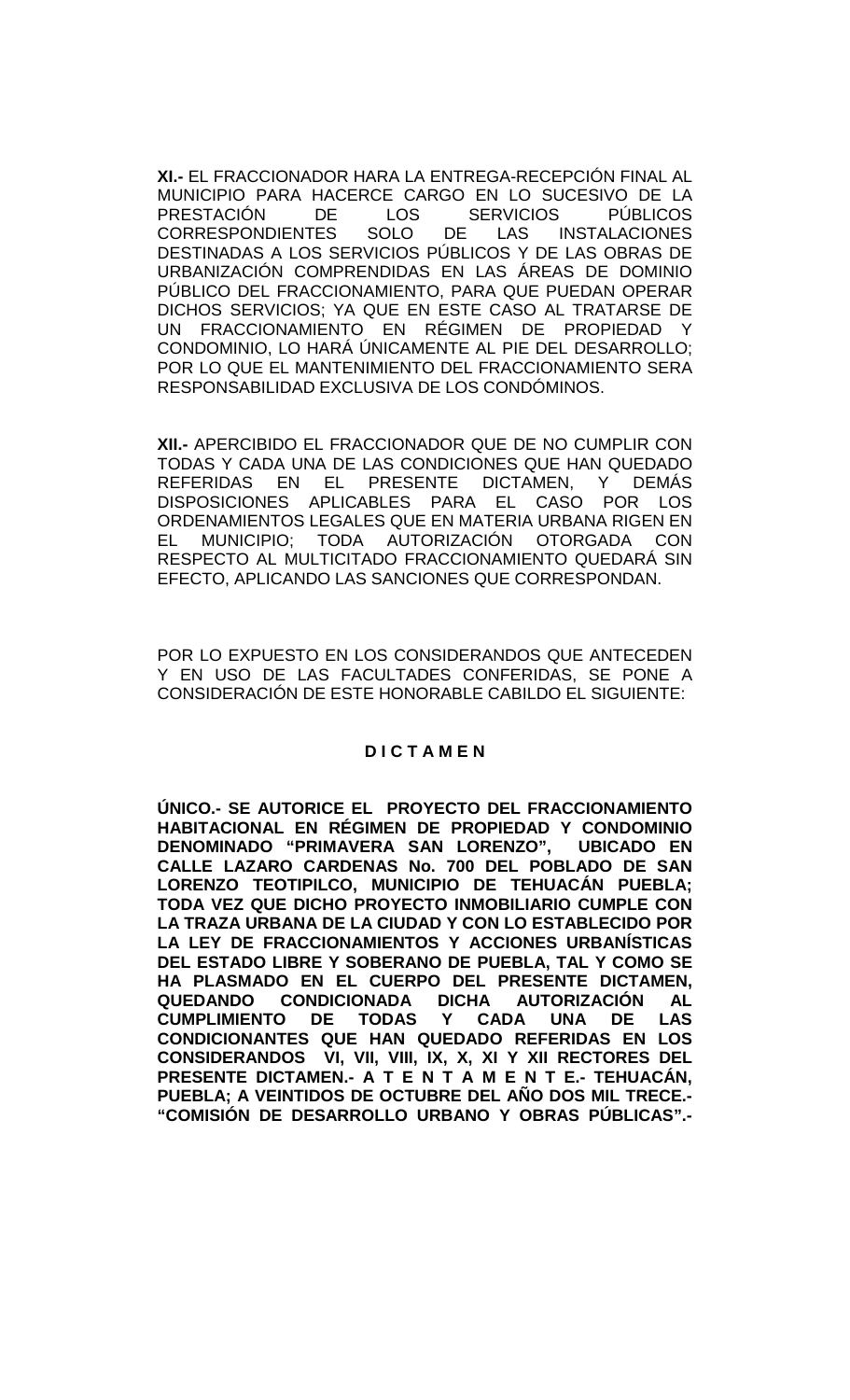## **CARLOS ARENAS GUTIÉRREZ.- REGIDOR PRESIDENTE.- GRETA GARCÍA SALAZAR.- REGIDOR MIEMBRO.- GABRIELA BRINGAS DELGADO.- REGIDOR MIEMBRO.- FIRMAS ILEGIBLES".**

SEÑOR PRESIDENTE MUNICIPAL, REGIDORES Y SINDICO MUNICIPAL, EN VOTACIÓN SE LES CONSULTA SI SE APRUEBA LA PROPUESTA PRESENTADA EN CUESTIÓN, LOS QUE ESTÉN POR LA AFIRMATIVA SÍRVANSE MANIFESTARLO LEVANTANDO LA MANO.

HABIÉNDOSE ANALIZADO AMPLIAMENTE EL CONTENIDO DEL DICTAMEN DE REFERENCIA, POR UNANIMIDAD CON 14 VOTOS A FAVOR POR PARTE DE LOS INTEGRANTES DEL HONORABLE CABILDO, SE DETERMINA EL SIGUIENTE:

# **A C U E R D O**

**ÚNICO.- SE AUTORIZA EL PROYECTO DEL FRACCIONAMIENTO HABITACIONAL EN RÉGIMEN DE PROPIEDAD Y CONDOMINIO DENOMINADO "PRIMAVERA SAN LORENZO", UBICADO EN CALLE LAZARO CARDENAS No. 700 DEL POBLADO DE SAN LORENZO TEOTIPILCO, MUNICIPIO DE TEHUACÁN PUEBLA; TODA VEZ QUE DICHO PROYECTO INMOBILIARIO CUMPLE CON LA TRAZA URBANA DE LA CIUDAD Y CON LO ESTABLECIDO POR LA LEY DE FRACCIONAMIENTOS Y ACCIONES URBANÍSTICAS DEL ESTADO LIBRE Y SOBERANO DE PUEBLA, TAL Y COMO SE HA PLASMADO EN EL CUERPO DEL PRESENTE DICTAMEN, QUEDANDO CONDICIONADA DICHA AUTORIZACIÓN AL CUMPLIMIENTO DE TODAS Y CADA UNA DE LAS CONDICIONANTES QUE HAN QUEDADO REFERIDAS EN LOS CONSIDERANDOS VI, VII, VIII, IX, X, XI Y XII RECTORES DEL PRESENTE DICTAMEN.**

LO ANTERIOR CON FUNDAMENTO EN LOS DISPOSITIVOS LEGALES INVOCADOS EN EL DICTAMEN DE REFERENCIA.

**COMISION DE DESARROLLO URBANO Y OBRAS PÚBLICAS.- ANÁLISIS, DISCUSIÓN Y EN SU CASO APROBACIÓN DEL DICTAMEN QUE VERSA SOBRE EL RESOLUTIVO NO. 83/2013, MEDIANTE EL CUAL SE PONE FIN AL PROCEDIMIENTO ADMINISTRATIVO CON NÚMERO DE EXPEDIENTE 01842-D DE LOS QUE SE SIGUEN EN LA DIRECCIÓN DE DESARROLLO URBANO DE ESTE MUNICIPIO.**

SEÑOR REGIDOR TIENE USTED EL USO DE LA PALABRA.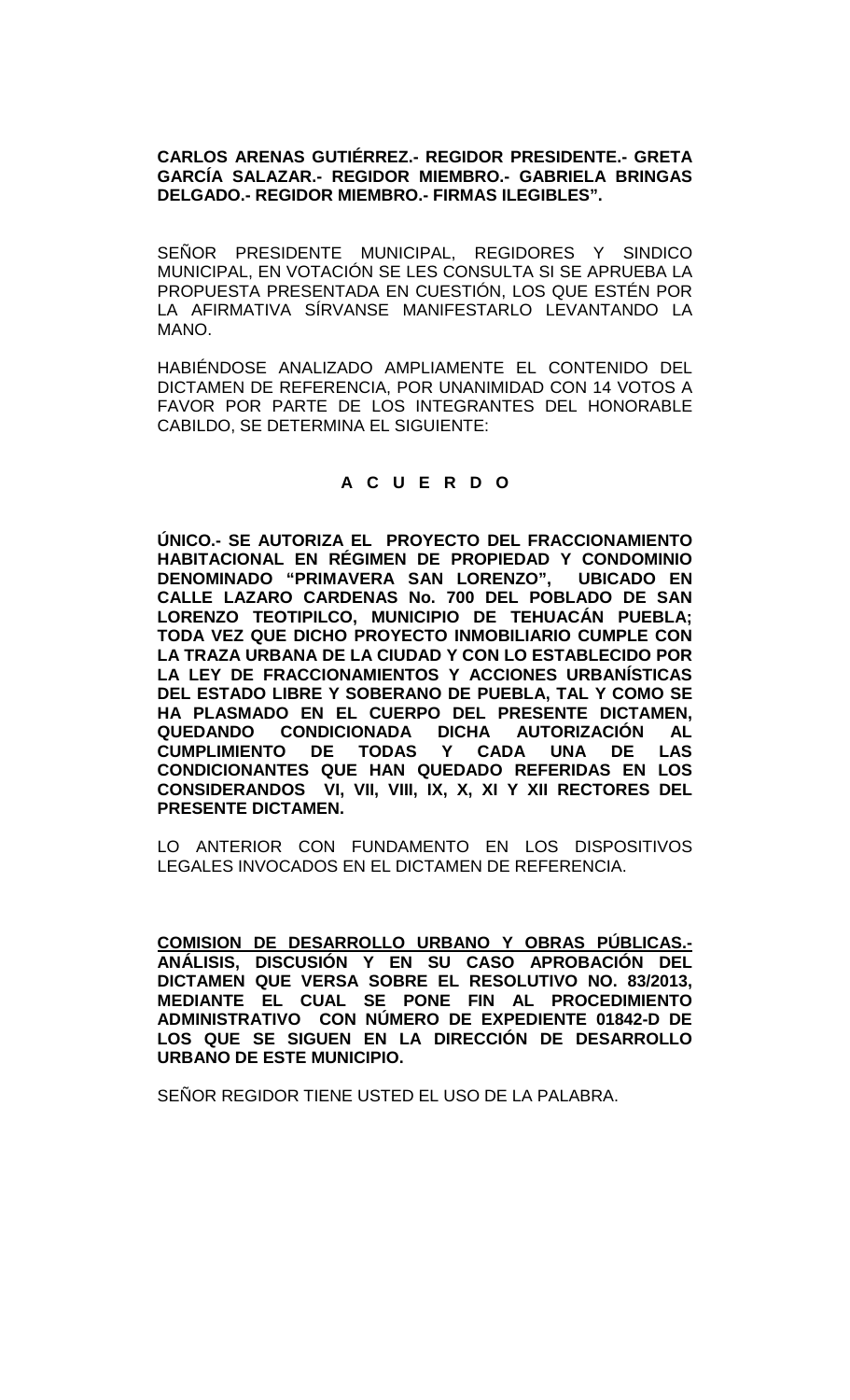EL ARQ. CARLOS ARENAS GUTIÉRREZ, PROCEDE A DAR LECTURA AL DICTAMEN CORRESPONDIENTE, MISMO QUE A LA LETRA DICE:

### **"… H. AYUNTAMIENTO DE TEHUACAN, PUEBLA.**

LOS SUSCRITOS **CARLOS ARENAS GUTIÉRREZ** REGIDOR PRESIDENTE, **GRETA GARCIA SALAZAR** Y **GABRIELA BRINGAS DELGADO**, REGIDORES MIEMBROS DE LA **COMISIÓN DE DESARROLLO URBANO Y OBRAS PÚBLICAS;** CON FUNDAMENTO EN LO QUE DISPONEN LOS ARTICULOS 92 FRACCIONES I, IV, 94, 96 FRACCION III Y 98 DE LA LEY ORGANICA MUNICIPAL; Y 9 fracciones I, II, III, X, XIII de la Ley General de Asentamientos Humanos; 9 fracciones IV y V y 13 fracciones VI y XX de la ley de Desarrollo Urbano Sustentable del Estado de Puebla; 1, 2 y 3 fracciones I, II, III, XII, XIV del Reglamento de Construcciones para el municipio de Tehuacán, Puebla. TOMANDO EN CONSIDERACION LOS ARGUMENTOS DE FACTO ET DE JURE QUE EN EL PRESENTE SE VIERTEN SOMETEMOS A USTEDES EL PRESENTE DICTAMEN QUE<br>VERSA SOBRE EL **RESOLUTIVO 83 /2013 DENTRO DEL** VERSA SOBRE EL **RESOLUTIVO 83 /2013 DENTRO DEL PROCEDIMIENTO ADMINISTRATIVO CON NUMERO DE EXPEDIENTE: 01842 – D, DE LOS DE LA DIRECCION DE DESARROLLO URBANO DE ESTE MUNICIPIO.** LO ANTEIOR CON BASE EN LOS SIGUIENTES:

### **C O N S I D E R A N D O**

**I.-** QUE ES OBLIGACIÓN DE ESTE HONORABLE AYUNTAMIENTO EN TÉRMINOS DE LO QUE DISPONEN LOS ARTÍCULOS **102, 103** Y **105** DE LA CONSTITUCIÓN POLÍTICA DEL ESTADO LIBRE Y SOBERANO DE PUEBLA, CUMPLIR Y HACER CUMPLIR LA CONSTITUCIÓN, LEYES Y REGLAMENTOS SECUNDARIOS QUE EMANEN DEL PACTO FEDERAL; ELLO EN ESTRICTO APEGO Y CONCORDANCIA EN LO DISPUESTO POR EL ARTÍCULO **115** FRACCIÓN **V** DE LA PROPIA CONSTITUCIÓN POLÍTICA DE LOS ESTADOS UNIDOS MEXICANOS.

**II.-** QUE EN TÉRMINOS DE LO DISPUESTO POR LOS ARTÍCULOS **9**  FRACCIONES **I, III, X, XV,** Y PÁRRAFO ÚLTIMO DE LA LEY GENERAL DE ASENTAMIENTOS HUMANOS Y **78** FRACCIONES **XXXIX**, **XLI** DE LA LEY ORGÁNICA MUNICIPAL DEL ESTADO DE PUEBLA CORRESPONDE A ESTE MUNICIPIO EN EL ÁMBITO DE SU JURISDICCIÓN ENTRE OTROS, ADMINISTRAR LOS PLANES O PROGRAMAS DE DESARROLLO URBANO, DE CENTROS DE POBLACIÓN, ASÍ COMO EXPEDIR LAS AUTORIZACIONES, LICENCIAS O PERMISOS DE USO DE SUELO; EJERCIENDO SUS ATRIBUCIONES EN MATERIA DE DESARROLLO URBANO A TRAVÉS DE LOS CABILDOS DE LOS AYUNTAMIENTOS O CON EL CONTROL Y EVALUACIÓN DE ESTOS.

**III.-** QUE EL ARTÍCULO **92** EN SUS FRACCIONES **III, IV**, Y **V** DE LA LEY ORGÁNICA MUNICIPAL DEL ESTADO DE PUEBLA; ESTABLECE QUE SON FACULTADES Y OBLIGACIONES DE LOS REGIDORES DELIBERAR Y<br>DECIDIR SOBRE LOS ASUNTOS QUE LE COMPETEN AL DECIDIR SOBRE LOS ASUNTOS QUE LE COMPETEN AYUNTAMIENTO, FORMAR PARTE DE LAS COMISIONES PARA LAS QUE FUEREN DESIGNADOS POR ÉSTE Y DICTAMINAR E INFORMAR SOBRE LOS ASUNTOS QUE SE LES ENCOMIENDE; DISPOSICIÓN QUE SE ARTICULA CON EL ARTICULO **96** FRACCIÓN **III** DE ESA PROPIA LEY,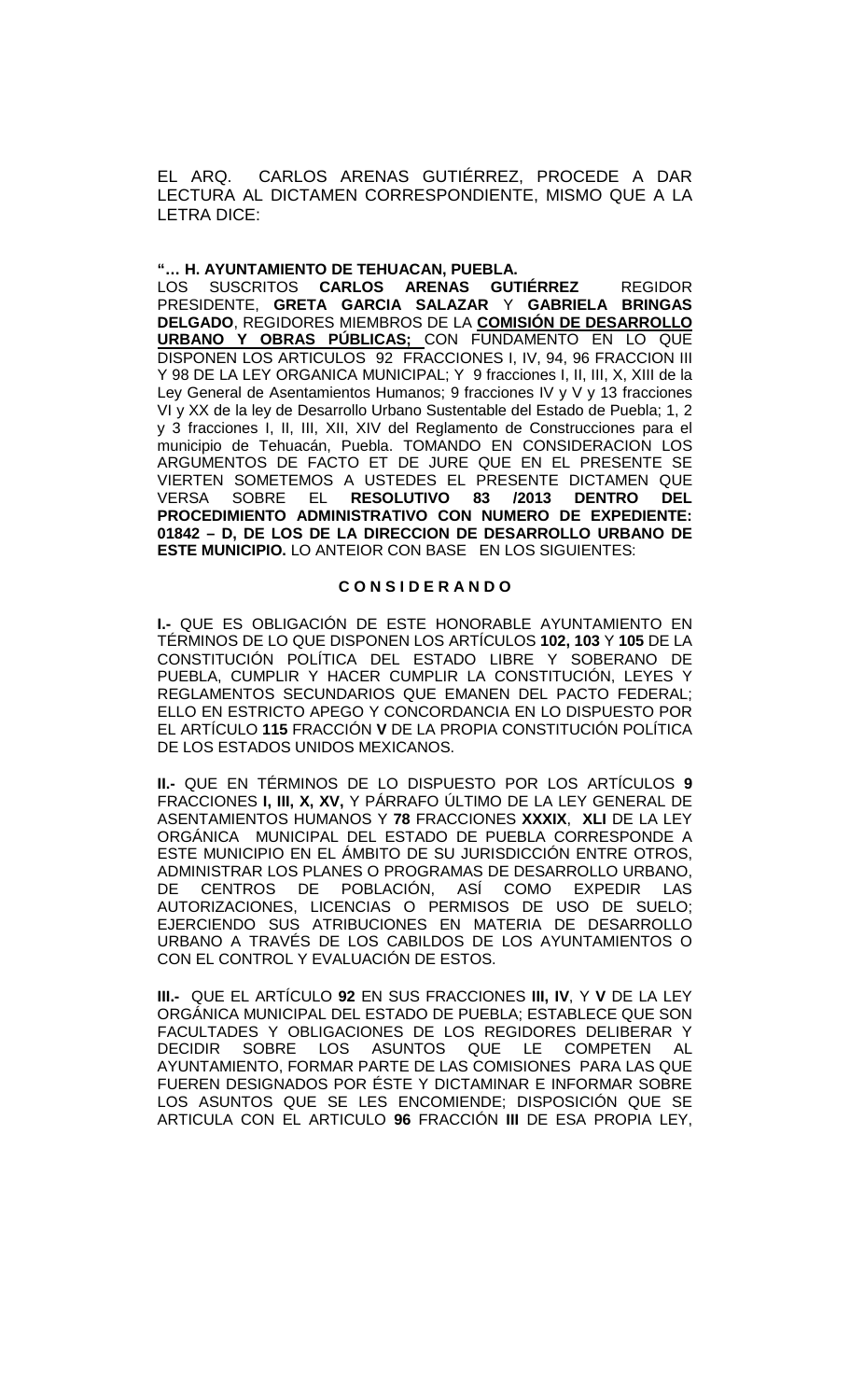QUE ESTABLECE QUE DENTRO DE LAS COMISIONES PERMANENTES DE REGIDORES SE ENCUENTRAN LA DE DESARROLLO URBANO Y OBRAS PÚBLICAS, MISMA DE LA QUE FORMAMOS PARTE LOS SUSCRITOS Y QUE DEBERÁ ANALIZAR, DISCUTIR Y PROPONER SOBRE LOS ASUNTOS COMPRENDIDOS EN ESAS MATERIAS.

**IV.-** QUE CON FECHA ONCE DE OCTUBRE DEL AÑO EN CURSO, LA DIRECTORA DE DESARROLLO URBANO DICTÓ EN PLENITUD DE JURISDICCIÓN EL PROYECTO DE RESOLUCIÓN DEFINITIVA NUMERO 83/2013, DENTRO DE LOS AUTOS DEL EXPEDIENTE ADMINISTRATIVO 01842-D, MISMO QUE SE TRANSCRIBE DE MANERA ÍNTEGRA Y A LA LETRA A CONTINUACIÓN. --------------------------------------------- **CONSTE.------- ----------------------------------------------------------------------------------------------------**

> DEPENDENCIA: DIRECCIÓN DE DESARROLLO URBANO ÁREA: JURÍDICO EXPEDIENTE NÚMERO: 01842 - D RESOLUTIVO: 83 /2013

 En la Ciudad de Tehuacán Estado de Puebla, a once de octubre del año dos mil trece. - - - - - - - - - - - - - - - - - - - - - - - - - - - - - - - - - - - - -

 VISTO.- El expediente que se radica ante esta Dirección de Desarrollo Urbano del Honorable Ayuntamiento de Tehuacán, Puebla; relativo a la Visita de Inspección con número de folio 1842-D, llevada a cabo en CALLE 1 NORTE DE LA COLONIA CENTRO DE ESTA CIUDAD DE TEHUACAN, PUEBLA; propiedad y/o posesión de RAFAEL LEOPOLDO OROZCO SALAZAR, y analizado como fue, se procede a dictar resolución administrativa bajo el siguiente tenor:

### R E S U L T A N D O

 PRIMERO.- Que con fecha ocho de marzo del año dos mil trece el C. NOE RONQUILLO ESTRELLA supervisor de obra inversiones e inmuebles control S.A. DE C.V. Presento escrito ante esta dependencia de desarrollo urbano donde solicita la modificación del proyecto de la obra que se está realizando para la tienda departamental Woolworth, misma que cuenta con la licencia de construcción número 319-2012 a nombre de LEOPOLDO OROZCO SALAZAR, del inmueble ubicado en CALLE 1 NORTE DE LA COLONIA CENTRO DE ESTA CIUDAD DE TEHUACAN, PUEBLA; así mismo, anexa plano del proyecto inicial y un segundo plano con las modificaciones referidas.

 SEGUNDO.- Con fecha catorce de marzo del año dos mil trece el Arquitecto Noe Ronquillo Estrella supervisor de obra inversiones e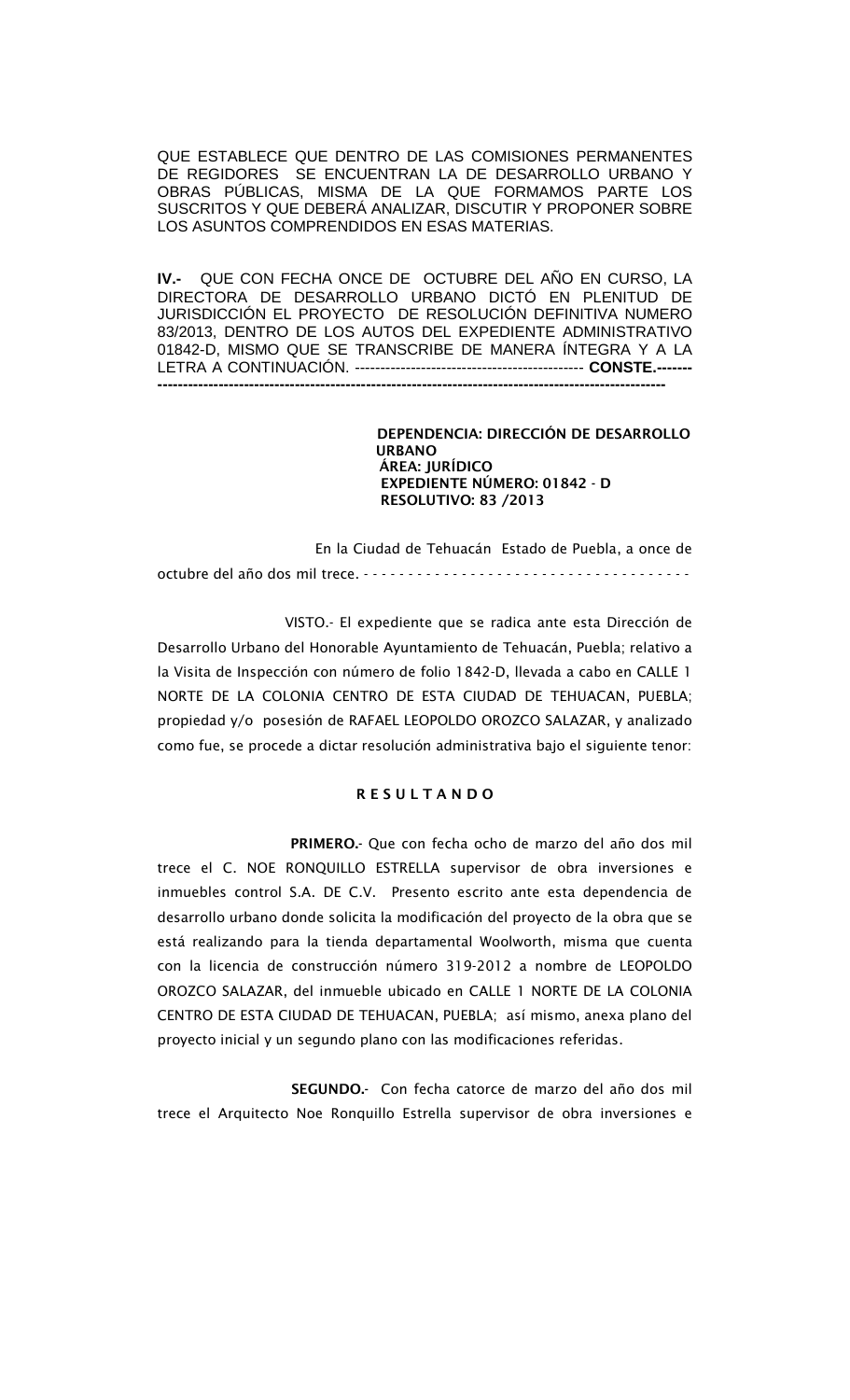inmuebles control S.A. DE C.V., presento escrito solicitando el CAMBIO de perito responsable de la obra que sea realizado para la tienda departamental Woolworth, ubicada en CALLE 1 NORTE DE LA COLONIA CENTRO DE ESTA CIUDAD DE TEHUACAN, PUEBLA; ya que el perito responsable dejo de prestar sus servicio profesionales; así mismo proponiendo para ocupar tal cargo a la Ingeniero María Itzel Serapio Flores con número de cedula profesional 6103920 y con número de registro de perito DRO-491/13.

 TERCERO.- De lo anteriormente señalado y con oficio de fecha once de marzo del año dos mil trece y con fundamento en lo establecido en los artículos 1,2, 3 del Reglamento de Construcciones vigente en la ciudad, se dio contestación a las solicitudes presentadas en fecha ocho y catorce de marzo; señalando que de tal solicitud de modificación de proyecto para la tienda departamental woolworth, se tiene que la superficie de terreno que acredita es de 302.35 metros cuadrados y de acuerdo a lo establecido por la tabla de coeficientes de ocupación y utilización de suelo del programa de desarrollo urbano actualización 2011, el coeficiente de ocupación de suelo (C.O.S) es de 0.80 máximo, en ese sentido esta autoridad no está en posibilidad de otorgar lo conducente a la modificación del proyecto, ya que el área máxima permitida de construcción para su predio es de 241.88 metros cuadrados, dejando una superficie libre de construcción de 60.47 metros cuadrados, la cual serviría para aeración e iluminación del inmueble, área que en principio está contemplada dentro de los planos presentados y autorizados por esta Dirección como área libre, entonces no tenía que llevar acabo ningún tipo de obra y/o instalación que exceda de lo autorizado y sin los permisos que otorgue esta autoridad o será acreedor de las sanciones correspondientes en estricto apego a la normatividad de la materia.

 CUARTO.- De tal hecho señalado anteriormente y de los estudios oficiosos realizados por el personal adscrito a esta dependencia, y en fecha primero de abril del año dos mil trece, se expiden la Autorización de Pago de Derechos, Licencia de Construcción tramitada solicitud Numero 4168 y sustituyo la licencia número 319, expedida el treinta y uno de octubre del año dos mil doce, en planta baja y primer nivel para uso comercial (anexo a tienda departamental woolworth), constancia por cambio de director responsable de obra y retiro de firma, anterior DRO-317, actual DRO-491 sellado y 6 copias de planos; así tales constancias serian validas al momento de realizar el pago de derechos de las anteriores por el solicitante; en ese sentido la solicitante en fecha once de abril del año dos mil trece realizo el pago correspondiente.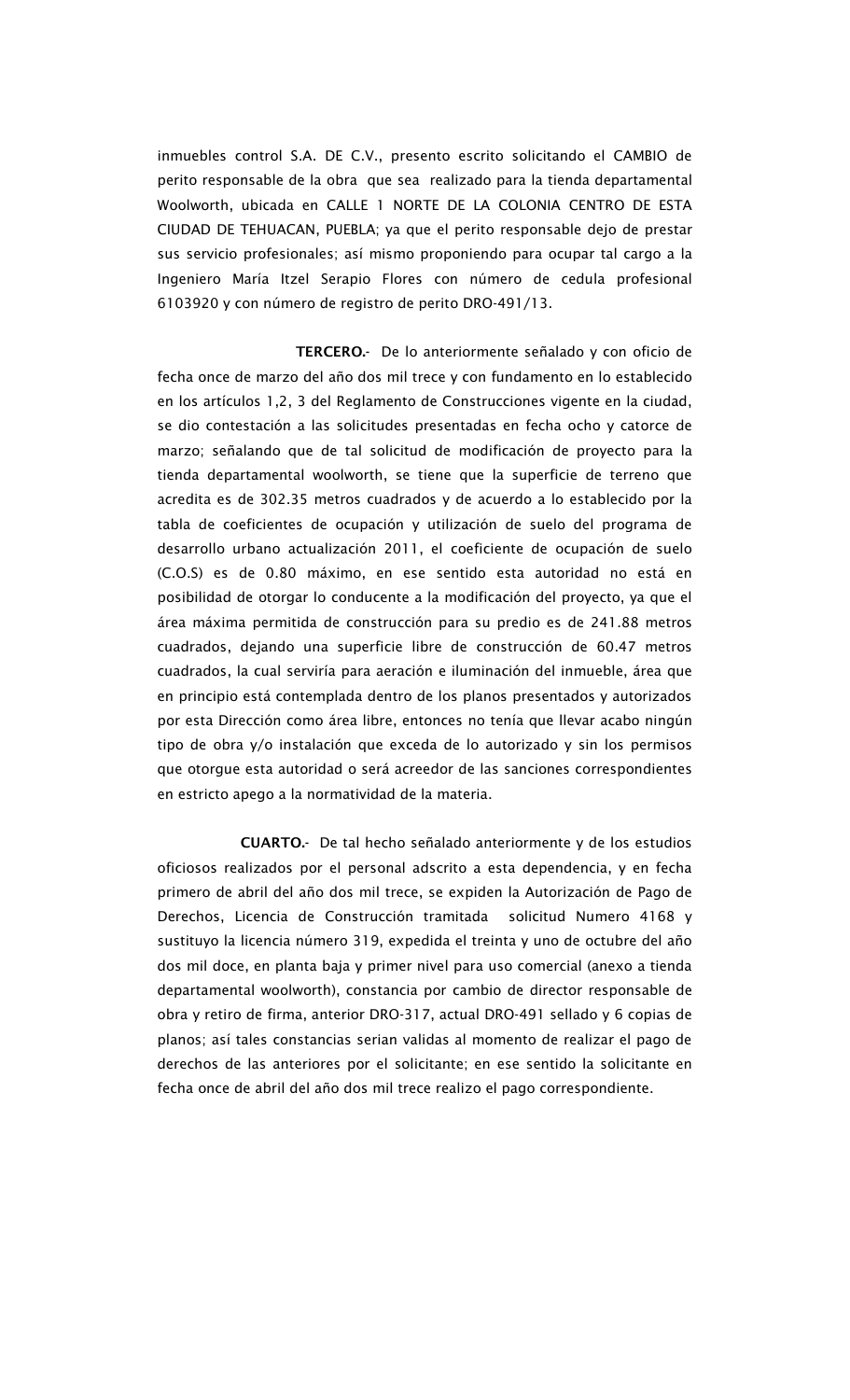QUINTO.- En fecha tres de mayo del año dos mil trece y con fundamento en lo establecido por los artículos 14, 16, 27 Párrafo tercero y 115 Fracción V de la Constitución Política de los Estados Unidos Mexicanos, 9 Fracción I, II, III, XIII, XV de la Ley General de Asentamientos Humanos, 105 Primer párrafo , Fracción II, IV, inciso C, E Y F de la Constitución Política de los Estados Unidos Mexicanos, 2, 11, último párrafo, 13 Fracción V y TITULO DECIMO PRIMERO, CAPITULO I, de la Ley de Desarrollo Sustentable del Estado de Puebla, 78 Fracción I, XLI, XLIII, de la Ley Orgánica Municipal, 1, 2, 3 17, CAPITULO CUATRO, 50, 111, 292, 294, 295, 296 y demás relativos y aplicables del Reglamento de Construcciones para el Municipio de Tehuacán, y toda vez que la Dirección de Desarrollo Urbano del Municipio de Tehuacán, está facultada para aplicar la normatividad relativa a controlar y vigilar la utilización del suelo, a realizar inspecciones a las obras, así como verificar y solicitar la documentación que ampare el uso y construcciones que se realicen en un predio; se expidió la Orden de Visita, con Número de Folio 01842-D y se instruyó al C. JUANA RIVERA MENDEZ inspector de Obra adscrito a la Dirección de Desarrollo Urbano de este Honorable Ayuntamiento, para realizar visita de inspección en el predio ubicado en CALLE 1 NORTE DE LA COLONIA CENTRO DE ESTA CIUDAD DE TEHUACAN, PUEBLA; y la correspondiente acta de visita de fecha seis de mayo del año dos mil trece.

SEXTO.- En fecha seis de octubre del año dos mil trece y con fundamento en los Artículos 1, 2, 3 Fracción I, II, III, V, VI, VIII, IX, X, XI, XII, XIII, XIV, 50, 111 y demás relativos y aplicables del Reglamento de Construcciones para el Municipio de Tehuacán Puebla, y toda vez que la Dirección de Desarrollo Urbano del Municipio de Tehuacán Puebla, y a los artículos 133, 134, 135, 136, 137, 138, 139, 140, 141 de la Ley de Desarrollo Sustentable del Estado de Puebla; la C. JUANA RIVERA MENDEZ, inspector de Obra adscrito a la Dirección de Desarrollo Urbano de este Honorable Ayuntamiento, se constituyó debidamente identificado en el inmueble ubicado en CALLE 1 NORTE DE LA COLONIA CENTRO DE ESTA CIUDAD DE TEHUACAN, PUEBLA; para desahogar una diligencia de carácter administrativo, en el entendido que ya se había dejado citatorio para que el responsable estuviera presente en el desarrollo de la misma, misma que se entendió con quien omitió su nombre pero se ostenta como trabajador del bien inmueble objeto de la diligencia, así también se señalaron testigos y sus respectivos domicilios, acto seguido se observa que tal bien inmueble se encuentra una construcción en planta baja aparentemente no cumpliendo con el COS ( Coeficiente de Ocupación de Suelo) en una área de aproximadamente 240.00 metros cuadrados y en primer nivel en una área de aproximadamente 240.00 metros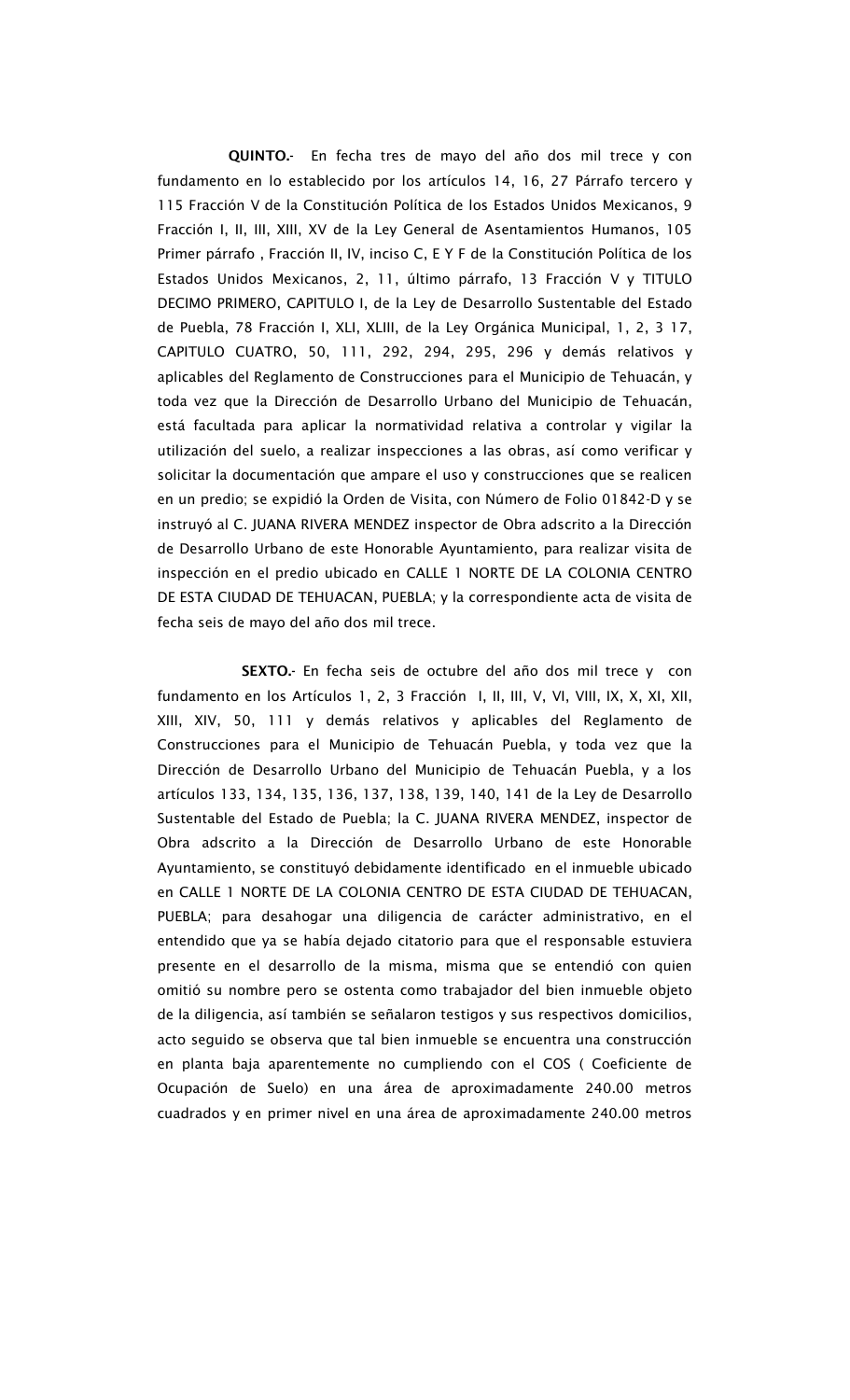cuadrados. En ese sentido se le requiere a la responsable y en presencia de testigos toda la documentación que señala el Reglamento de Construcciones para el Municipio de Tehuacán y mismos que deberán amparar el uso y construcción que se han realizado en el predio en comento; a lo que exhibió licencia de construcción número 319-2012 con fecha de vencimiento el veintiocho de julio del año dos mil trece expedida por la Dirección de Desarrollo Urbano. Es pues que una vez concluida la diligencia se le hizo saber al poseedor del inmueble inspeccionado que tiene cinco días hábiles para que en ejercicio de sus garantías de audiencia, comparezca y manifieste lo que a su derecho legal corresponda, así como presentar pruebas pertinentes ante esta Dirección.

 SEPTIMO.- En fecha siete de mayo del año dos mil trece, el C. NOE RONQUILLO ESTRELLA, compareció por escrito, y haciendo referencia a la orden de visita con folio 01842-D, mismo por el cual advierte expresamente que no respetaron el coeficiente de ocupación de suelo (COS), y que por políticas de la empresa departamental no se permiten áreas descubiertas, para evitar se ponga en riesgo el área de caja fuerte, por lo que admite los trabajos realizados, a sobreponer la losacero en el área que se marcaba como libre, documental que se le da pleno valor probatorio.

### C O N S I D E R A N D O

 I.- Que esta autoridad es competente para conocer y fallar el presente asunto, al tenor de lo dispuesto por los numerales 9 fracciones I, II, III, X, XIII de la Ley General de Asentamientos Humanos; 9 fracciones IV y V y 13 fracciones VI y XX de la ley de Desarrollo Urbano Sustentable del Estado de Puebla; 1, 2 y 3 fracciones I, II, III, XII, XIV del Reglamento de Construcciones para el municipio de Tehuacán, Puebla; a virtud de que el inmueble afecto a la causa se encuentra en el territorio de esta municipalidad.

 II.- Que en especie se han cumplido con cabalidad las disposiciones contenidas en el numeral 111 del Reglamento de Construcciones de esta ciudad, consignándose los hechos respectivos en el acta de visita de fecha seis de mayo del año dos mil trece; en tal virtud procede en este momento analizar si en la misma se encuentran contenidos actos de violación a la reglamentación urbana y en caso afirmativo imponer las sanciones que la misma prescribe.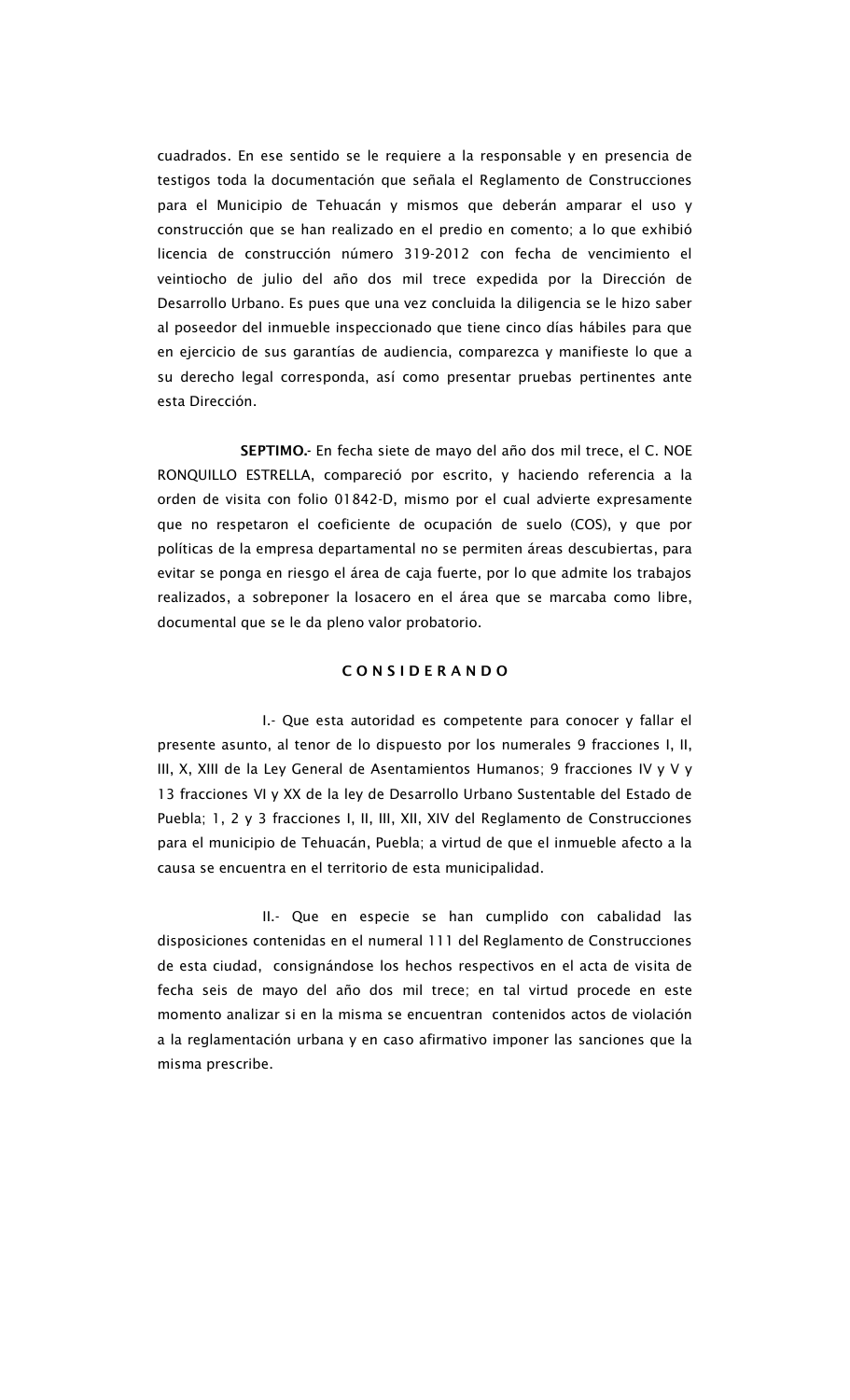III.- .- Que con fecha 6 de mayo de dos mil trece esta Dirección de Desarrollo Urbano inicio el procedimiento administrativo 1842-D respecto al bien inmueble ubicado en la calle uno norte numero ciento ocho en la Colonia Centro de esta ciudad de Tehuacán Puebla, por incumplimiento del coeficiente de ocupación de suelo (COS); obra para la cual usted propuso como perito a la C. ING ITZEL SERAPIO FLORES, mediante escrito de fecha catorce de marzo del dos mil trece, respuesta favorable que recayó en su escrito y que le fue legalmente notificado el día once de abril del año en curso, por lo que una vez ya acreditada como directora responsable de obra se le notifico el oficio 503 de los de esta Dirección, en relación a la licencia de construcción 319/2012, haciéndole de su conocimiento que de conformidad con lo establecido en la tabla de coeficiente de ocupación y utilización de suelo del programa de desarrollo urbano en vigencia, el coeficiente de ocupación de suelo correspondía al .80 respecto de la superficie total del terreno, por lo que la misma respuesta recayó a su solicitud 843 de fecha veintidós de abril de dos mil trece, haciendo de su conocimiento esta situación mediante oficio 922.

 IV.- Como se observa en actuaciones en fecha siete de mayo del año dos mil trece, el C. ARQ. NOE RONQUILLO ESTRELLA, supervisor de la obra por la empresa INVERSIONES E INMUEBLES CONTROL S. A. DE. C. V., presento la RECONSIDERACION DE LA LICENCIA DE CONSTRUCCION QUE SOLICITO EL DIA 22 DE ABRIL DEL AÑO DOS MIL TRECE, CON NUMERO DE SOLICITUD 843, solicitud que fue contestada el día 24 de abril de 2103, con registro de salida número 1133 y oficio número 922, de la obra ubicada en la Calle 1 Norte Número 108, a nombre de LEOPOLDO OROZCO SALAZAR. Así mismo, la solicitud del profesionista hizo referencia a la ORDEN DE VISITA CON FOLIO No. 01842-D con fecha 3 de mayo del año 2013, el motivo de la visita fue el que no se respetaron el COS, hace saber también, lo siguiente: "no quiero ocultar lo que es evidente nos atrevimos a sobreponer la losacero en el área que se marcaba como libre, pero la retención del pago de una estimación nos obligó en cierta manera a realizar esos trabajos provisionales. Sin embargo estoy también en la mejor disposición de realizar algunos cambios al proyecto sólo construiremos en PLANTA BAJA 62.25 M2. Y EN PRIMERO NIVEL 4.81 M2 SOLO PARA CUBRIR EL ÁREA DE MONTACARGAS DEJANDO EN EL MURO UNA VENTANA DE 3 X 3 MTS. PARA PERMITIR DE ALGUNA MANERA LA ILUMINACION NATURAL DE LUGAR".

 V.- Que el Reglamento de Construcciones vigente, establece en su Artículo 19, si la modificación se hace después de concedida la licencia de construcción, se ordenara la suspensión de los trabajos para que se revise el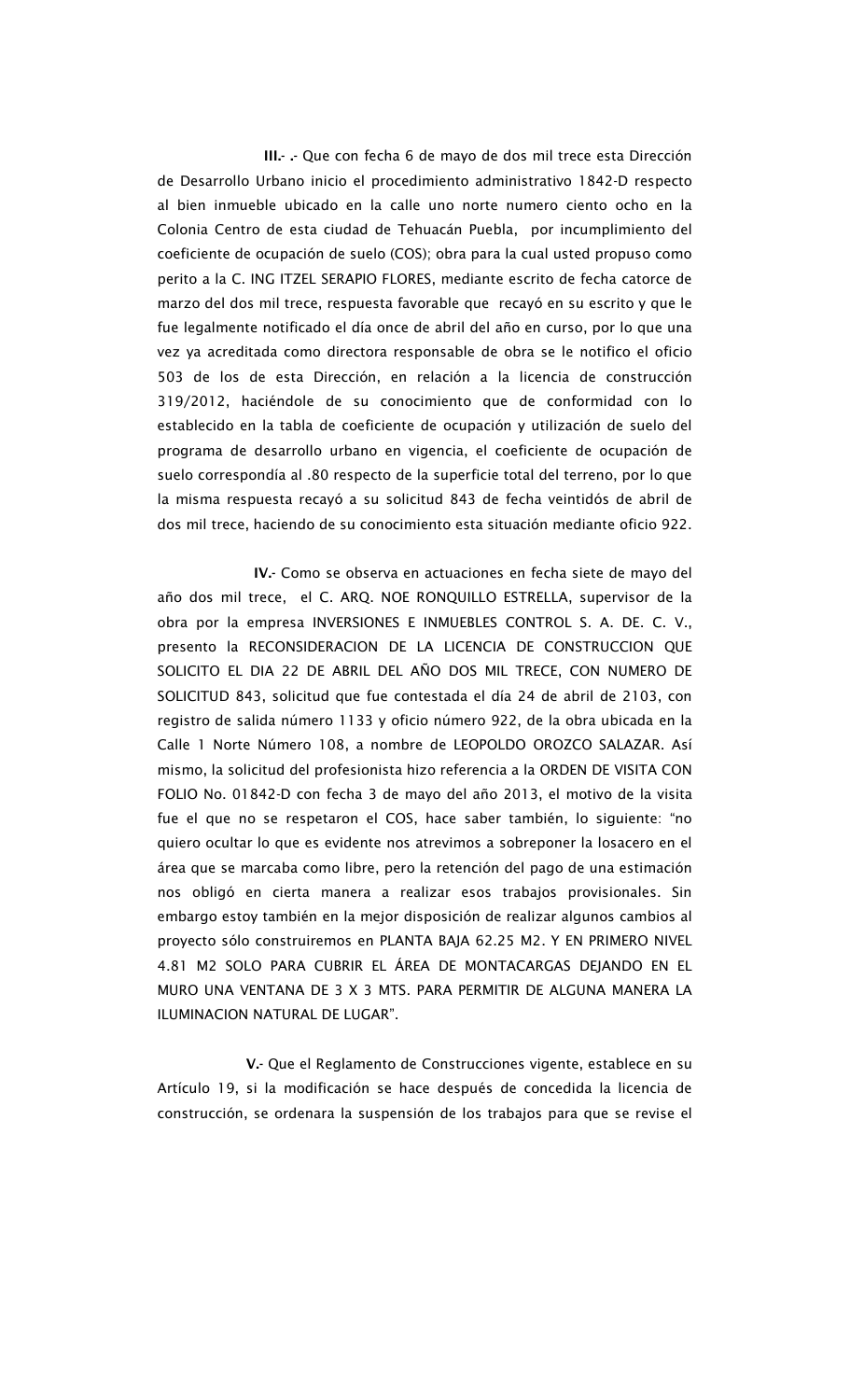proyecto de construcción y se ajuste a las modalidades y limitaciones que se indique en la nueva constancia, el artículo 42 del propio cuerpo normativo, establece que los propietarios y directores de obra responsables conjuntamente están obligados a manifestar por escrito la terminación de la obra para su ocupación en un plazo no mayor de quince días contados a partir de la conclusión de la misma, el artículo 44 del propio reglamento en cita, hace saber, que si el resultado de la inspección y cotejo de los documentos apareciere que la obra no se ajustó a los requisitos de la licencia ni a los planos autorizados, se ordenaran las modificaciones necesarias se dará el permiso de ocupación una vez que la autoridad haya constatado que hubiesen realizado las modificaciones ordenadas por escrito o con una nueva aprobación de planos. Si no se ejecutasen estas modificaciones ordenadas por escrito o con una nueva aprobación de plano, no se autoriza el uso y ocupación de la obra; ya que si bien es cierto que en un momento se otorgó la autorización correspondiente para su construcción, también se le hizo de su conocimiento que de conformidad con lo establecido en la tabla de coeficiente de ocupación y utilización de suelo de programa de desarrollo urbano en vigencia, el coeficiente de ocupación de suelo correspondía al .80 respecto de la superficie total de terreno, por lo que el responsable de la obra incumplió con lo estipulado en el Reglamento de Construcciones, y con los planos aprobados por esta Dirección de Desarrollo Urbano de este Municipio de Tehuacán Puebla, ya que ejecutaron una obra que no estaba regulada por los planos que presentaron en una primera etapa, sin que en su momento, hayan establecido que por políticas de la empresa no se debe tener un espacio abierto, por tanto, el responsable de la obra y/o propietario, sorprendieron a esta Autoridad en realizar y ejecutar una obra que no estaba autorizada, por lo tanto, carece de toda legalidad la obra y ejecución de la misma, y con estas acciones contravienen disposiciones establecidas en el Reglamento de construcciones para el Municipio de Tehuacán, tal y como se ha hecho ver dentro de este punto.

 VI.- Que el artículo 48 del Reglamento de construcciones para el Municipio de Tehuacán Puebla, establece que la autoridad previa notificación podrá ordenar la demolición total o parcial de una obra por incumplimiento de las disposiciones legales, independientemente de aplicar las sanciones que corresponda, 106 fracción II de mismo ordenamiento, establece la facultad de la Dirección de Desarrollo Urbano para imponer sanciones por incumplimiento de sus obligaciones como peritos o cuando hayan violado dos o más disposiciones de este reglamento relacionados con los requisito de construcción y el 304 del propio cuerpo normativo, la dirección de Desarrollo Urbano está facultado para imponer sanciones por las infracciones al presente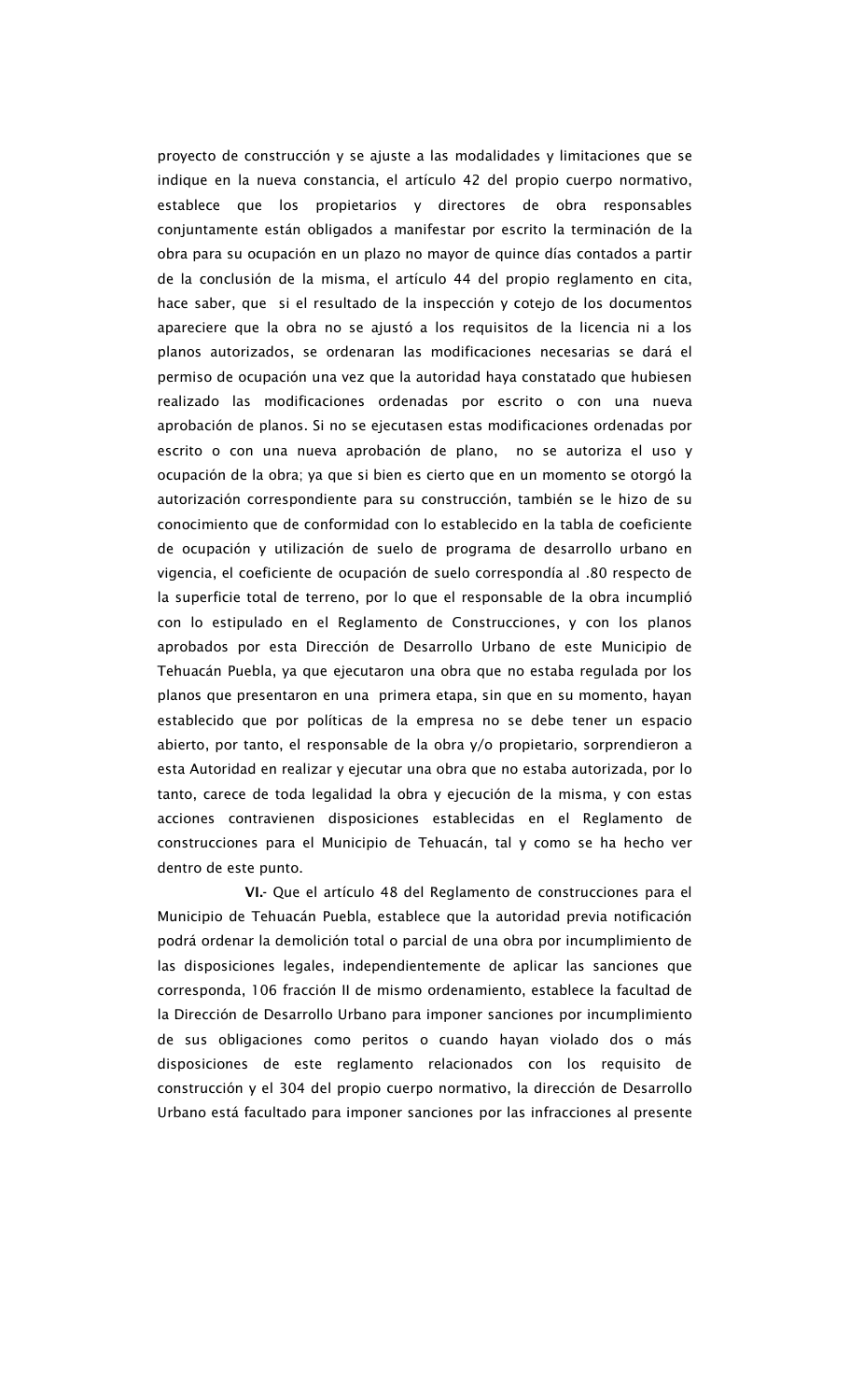reglamento que se encuentren específicamente señaladas en el mismo, inciso A).- las sanciones podrán ser aplicables al propietario de la obra, al profesional, al practico de la construcción o a quien resultare responsable se ejecuten obras sin ajustarse a los planos. Situación que se acredita con las documentales encontradas dentro del presente expediente, y previa valoración del escrito presentado por el C. ARQ. NOE RONQUILLO ESTRELLA, quien hace confesión expresa de que en efecto se excedieron en la construcción previamente autorizada por esta Dirección de Desarrollo Urbano, sin estar debidamente regulada por los planos necesarios, calificados y presentados ante esta Dirección, virtud por el cual, es procedente imponer la sanción correspondiente a la demolición de 60.47 metros cuadrados, misma que se encuentra dentro de la ubicación y/o colindancia PONIENTE. Solicitándose al C. Ejecutor de este H. Ayuntamiento, se sirva dar cumplimiento a la demolición ordenada el bien inmueble ubicado en CALLE UNO NORTE NUMERO CIENTO DIECICHO DE ESTA CIUDAD, y que para su ejecución sea asistido por las áreas de obras públicas y servicios municipales a fin de que por su conducto se proceda al cumplimiento del presente resolutivo.

 Envíese el presente resolutivo a la Comisión de Obra Pública y Desarrollo Urbano a fin de que por su conducto, sea presentado ante el H. Ayuntamiento municipal de esta Ciudad, para dar cumplimiento a la sanción interpuesta por esta dirección de Desarrollo Urbano, esto en virtud que la obra se ejecutó sin la autorización correspondiente, esto con fundamento en el artículo 78 fracción XXXVII, la Ley orgánica Municipal, 16 del Reglamento de construcciones para el municipio de Tehuacán Puebla.

Por lo anteriormente expuesto es de resolverse y se:

#### R E S U E L V E

 PRIMERO.- Esta autoridad fue competente para conocer y fallar el presente asunto, esto de conformidad con los artículos 78 fracción XXXVII de la Ley Orgánica Municipal, 1,2, 3, 16, 93 fracción II, 105, 106, 304 del Reglamento de construcción para el Municipio de Tehuacán Puebla.

 SEGUNDO.- Se ordena al propietario y/o posesionario C. LEOPOLDO OROZCO ZALAZAR y/o QUIEN RESULTE RESPONSABLE, proceder a la demolición inmediata del área ubicada por el acceso sobre la calle uno norte, número ciento ocho de la colonia centro de esta ciudad de Tehuacán Puebla, toda vez que no respetó el coeficiente de ocupación de suelo que correspondía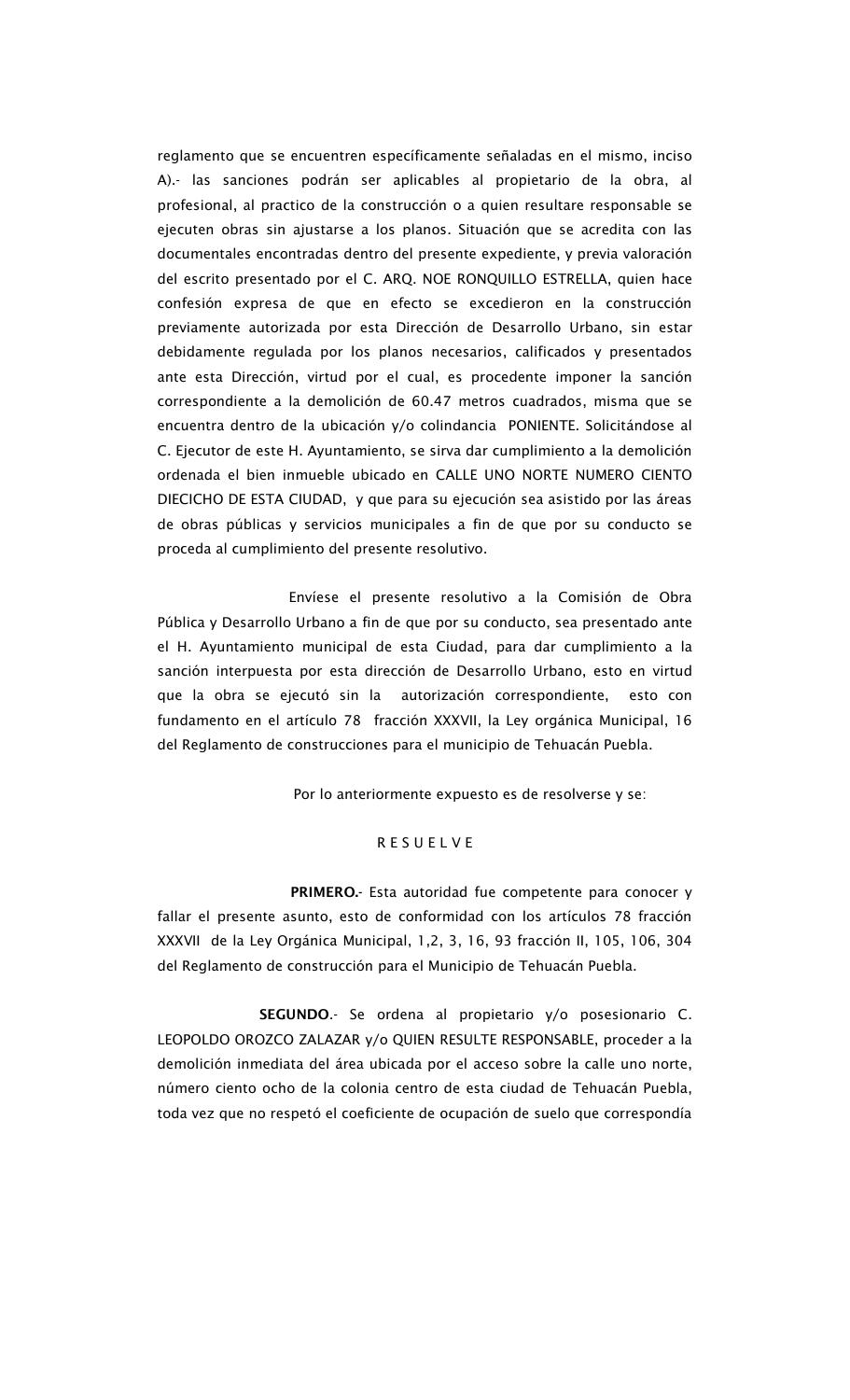al 0.80 respecto de la superficie total del terreno, APERCIBIDO que en caso de no realizar la demolición correspondiente, esta autoridad la decretará y turnara las actuaciones en poder del C. Ejecutor del H. Ayuntamiento para que auxiliado de las áreas correspondientes proceda a la demolición señalada, demolición que será a cargo y costa de quien resulte responsable de la obra y propietario del inmueble.

 TERCERO.- Se impone al propietario y/o responsable C. LEOPOLDO OROZCO SALAZAR, y/o quien resulte responsable de la obra ubicada en CALLE UNO NODRTE NUMERO CIENTO OCHO DE LA COLONIA CENTRO, de esta Ciudad de Tehuacán Puebla, una multa de 100 DIAS DE SALARIO MINIMO VIGENTE AL MOMENTO DEL LEVANTAMIENTO DE LA ACTA DE VISITA, equivalente a \$ 6, 138.00 (SEIS MIL CIENTO TREINTA Y OCHO PESOS 00/100 M.N.), por realizar obra sin ajustarse a los planos y especificaciones que autorizó este H. Ayuntamiento; sanción que deberá ser requerida por el C. Ejecutor en el momento de realizar la demolición, y en caso de oponerse a cubrir en ese momento la cantidad requerida, se proceda a dar inicio al procedimiento administrativo de ejecución, y proceda en los términos de lo que establece los Artículos del Código Fiscal para el estado de Puebla.

 CUARTO.- En cumplimiento a lo establecido por la ley orgánica municipal en su artículo 78 fracción XXXVII, túrnese las actuaciones y la presente resolución a la comisión de Obras Públicas y Desarrollo Urbano, para que por su conducto sea presentada ante el H. Ayuntamiento, y proceda a ordenar la demolición y la multa interpuesta dentro del presente resolutivo. NOTIFIQUESE PERSONALMENTE. - - - - - - - - - - - - - - - - - - - - - - - - - -

 ASÍ LO RESOLVIÓ Y FIRMA LA DIRECTORA DE DESARROLLO URBANO DE ESTE HONORABLE AYUNTAMIENTO DE TEHUACÁN, PUEBLA.

**\_\_\_\_\_\_\_\_\_\_\_\_\_\_\_\_\_\_\_\_\_\_\_\_\_\_\_\_\_\_\_\_\_ \_\_\_\_\_\_\_\_\_\_\_\_\_\_\_\_\_\_\_\_\_\_\_\_\_\_\_\_\_\_\_\_\_\_\_\_\_**

ARQ. ALFREDO ARREOLA FLORES LIC. MARISOL BARNARD MARTÍNEZ

 Vo. Bo SECRETARIO DE DESARROLLO URBANO, DIRECTORA DE DESARROLLO OBRAS PÚBLICAS, MEDIO AMBIENTE URBANO. Y ECOLOGÍA

POR LO EXPUESTO EN LOS CONSIDERANDOS QUE ANTECEDEN Y EN USO DE LAS FACULTADES CONFERIDAS SE PROPONE A CONSIDERACIÓN DE ESTE CUERPO COLEGIADO EL SIGUIENTE: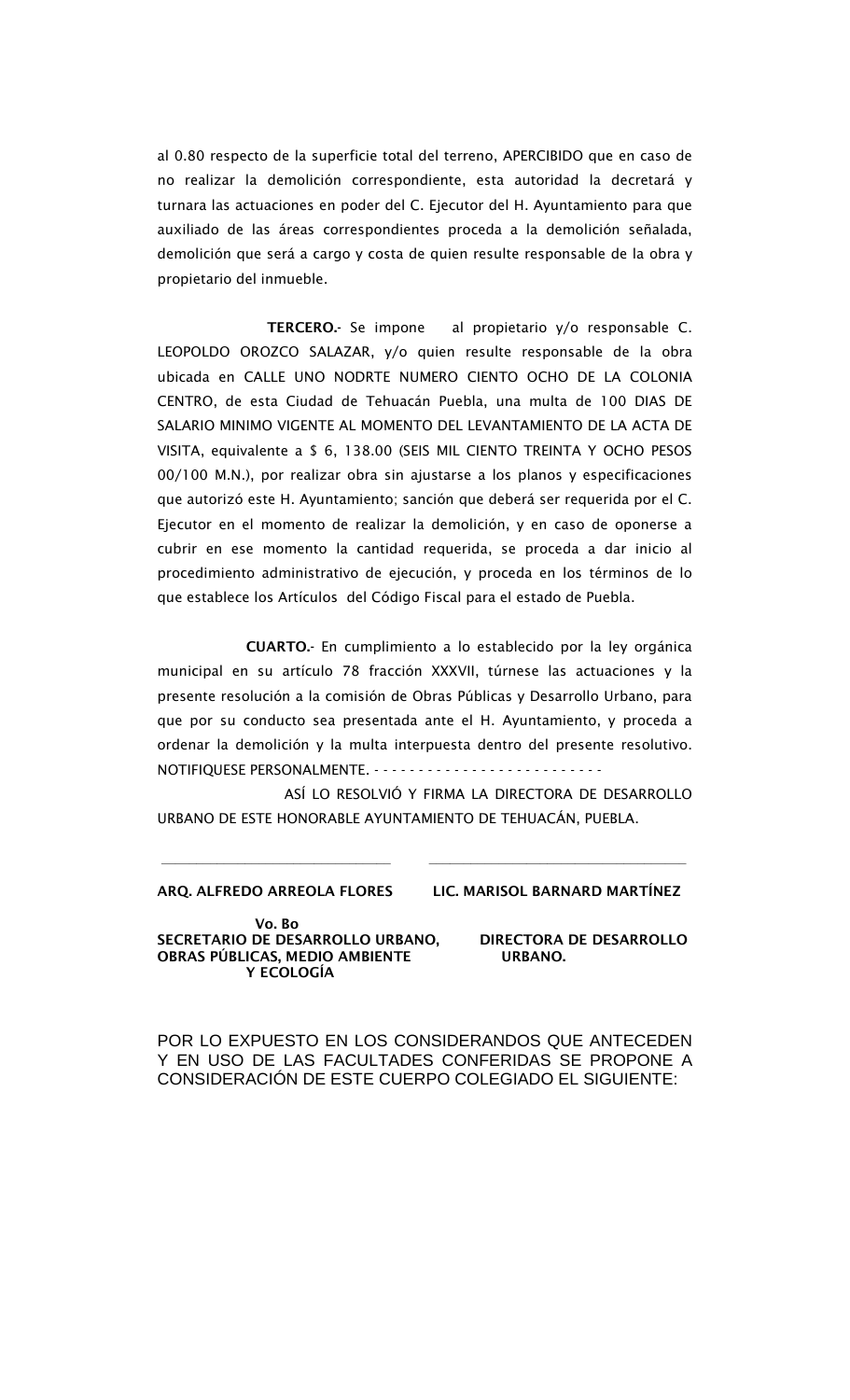### **DICTAMEN**

UNICO.- SE APRUEBE POR ESTE HONORABLE CABILDO EL PROYECTO RESOLUTIVO 83 /2013, TAL Y COMO FUE EMITIDA EN<br>PLENITUD DE JURISDICCIÓN POR LA DIRECTORA DE PLENITUD DE JURISDICCIÓN POR LA DIRECTORA DE<br>DESARROLLO URBANO DE ESTE MUNICIPIO DENTRO DEL DESARROLLO URBANO DE ESTE MUNICIPIO DENTRO DEL<br>PROCEDIMIENTO ADMINISTRATIVO CON NUMERO DE ADMINISTRATIVO EXPEDIENTE: 01842 – D, DE LOS DE ESA DIRECCION, EN SUS<br>TÉRMINOS Y ALCANCES TAL Y COMO CONSTA DE SU TÉRMINOS Y ALCANCES TAL Y COMO CONSTA DE SU<br>TRASCRIPCIÓN EN EL PRESENTE INSTRUMENTO.-ATENTAMENTE.- SUFRAGIO EFECTIVO. NO REEELECCION.-<br>TEHUACAN PUEBLA, A 05 DE NOVIEMBRE DEL DOS MIL TRECE.-<br>LA COMISIÓN DE DESARROLLO URBANO Y OBRAS PÚBLICAS.-**LA COMISIÓN DE DESARROLLO URBANO Y OBRAS PÚBLICAS.- TEHUACÁN, PUEBLA A CINCO DE OCTUBRE DE DOS MIL TRECE.- ARQ. CARLOS ARENAS GUTIÉRREZ.- REGIDOR PRESIDENTE.- C. GRETA GARCÍA SALAZAR.- REGIDOR MIEMBRO.- C.P. GABRIELA BRINGAS DELGADO.- REGIDOR MIEMBRO.- FIRMAS ILEGIBLES".**

SEÑOR PRESIDENTE MUNICIPAL, REGIDORES Y SINDICO MUNICIPAL, EN VOTACIÓN SE LES CONSULTA SI SE APRUEBA LA PROPUESTA PRESENTADA EN CUESTIÓN, LOS QUE ESTÉN POR LA AFIRMATIVA SÍRVANSE MANIFESTARLO LEVANTANDO LA MANO.

HABIÉNDOSE ANALIZADO AMPLIAMENTE EL CONTENIDO DEL DICTAMEN DE REFERENCIA, POR UNANIMIDAD CON 14 VOTOS A FAVOR POR PARTE DE LOS INTEGRANTES DEL HONORABLE CABILDO, SE DETERMINA EL SIGUIENTE:

### **A C U E R D O**

**ÚNICO.-** SE APRUEBA POR ESTE HONORABLE CABILDO EL PROYECTO RESOLUTIVO 83/2013, TAL Y COMO FUE EMITIDA EN PLENITUD DE JURISDICCIÓN POR LA DIRECTORA DE DESARROLLO URBANO DE ESTE MUNICIPIO DENTRO DEL<br>PROCEDIMIENTO ADMINISTRATIVO CON NUMERO DE ADMINISTRATIVO CON NUMERO DE EXPEDIENTE: 01842 – D, DE LOS DE ESA DIRECCION, EN SUS TÉRMINOS Y ALCANCES TAL Y COMO CONSTA DE SU TRASCRIPCIÓN EN EL PRESENTE INSTRUMENTO.

LO ANTERIOR CON FUNDAMENTO EN LOS DISPOSITIVOS LEGALES INVOCADOS EN EL DICTAMEN DE REFERENCIA.

NO HABIÉNDO ASUNTO QUE TRATAR SE DA POR TERMINADA LA PRESENTE SESIÓN DE CABILDO, SIENDO LAS OCHO HORAS CON TREINTA MINUTOS DEL DÍA SEIS DE NOVIEMBRE DEL AÑO DOS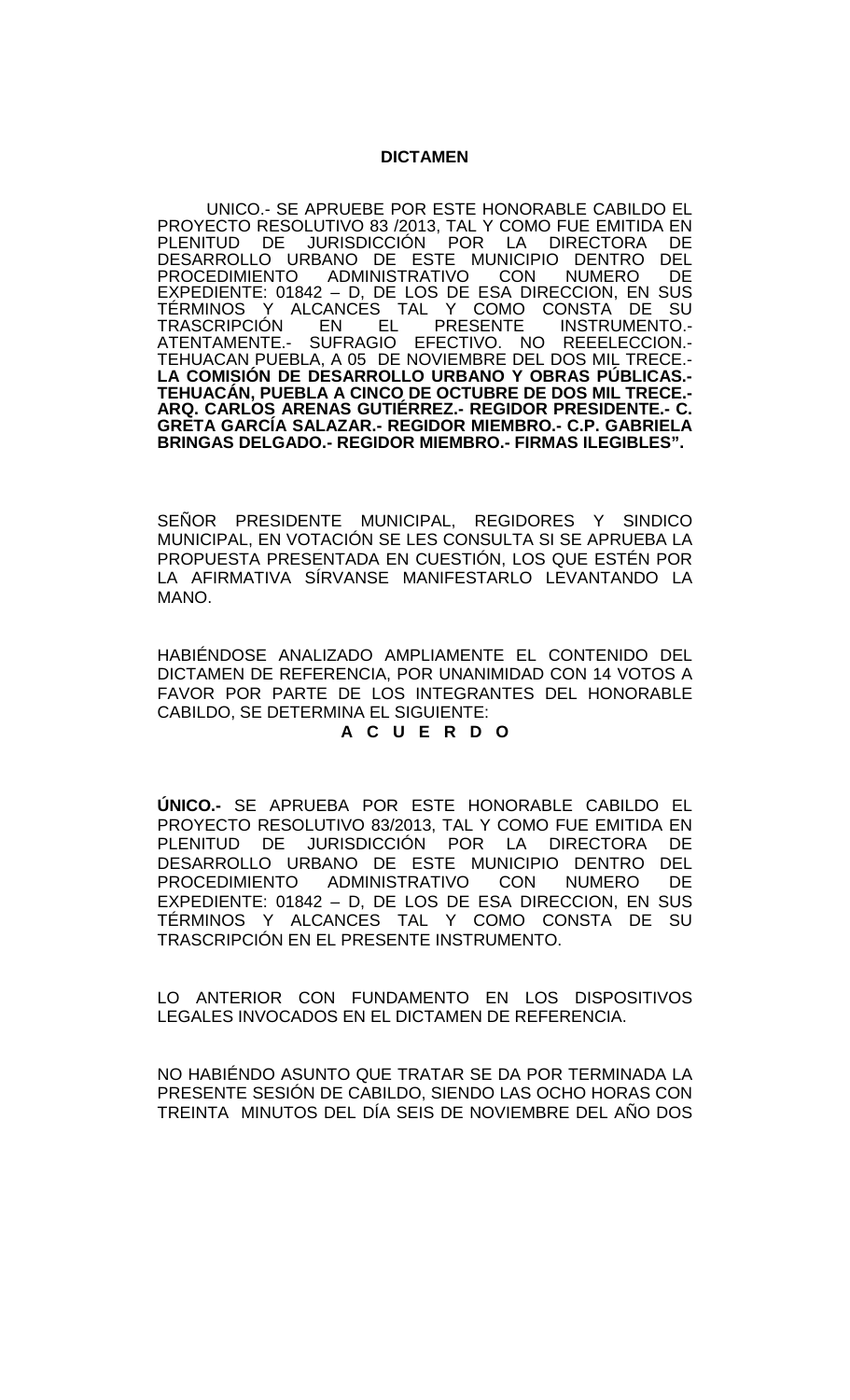# MIL TRECE, PROCEDIENDOSE A LEVANTAR LA PRESENTE ACTA QUE FIRMAN LOS QUE EN ELLA INTERVINIERON.- DOY FE.-----------

**SECRETARIO DEL H. AYUNTAMIENTO**

# **C. JOSÉ ORLANDO CUALLO CINTA.**

**C. ELISEO LEZAMA PRIETO \_\_\_\_\_\_\_\_\_\_\_\_\_\_\_\_\_\_\_\_\_\_ C. HUGO RUBEN BOLAÑOS CABRERA \_\_\_\_\_\_\_\_\_\_\_\_\_\_\_\_\_\_\_\_\_\_ C. GABRIELA BRINGAS DELGADO C. CARLOS ARENAS GUTIERREZ \_\_\_\_\_\_\_\_\_\_\_\_\_\_\_\_\_\_\_\_\_\_ C. GRETA GARCIA SALAZAR \_\_\_\_\_\_\_\_\_\_\_\_\_\_\_\_\_\_\_\_\_\_ C. CLOTILDE EFREN JUVENCIO PASTRANA \_\_\_\_\_\_\_\_\_\_\_\_\_\_\_\_\_\_\_\_\_\_ C. MANUEL MARCELINO JIMENEZ LOPEZ \_\_\_\_\_\_\_\_\_\_\_\_\_\_\_\_\_\_\_\_\_\_ C. LAURA DEL ROSARIO WUOTTO DIAZ CEBALLOS \_\_\_\_\_\_\_\_\_\_\_\_\_\_\_\_\_\_\_\_\_\_**

**C. ARNULFO HERNANDEZ JUAREZ \_\_\_\_\_\_\_\_\_\_\_\_\_\_\_\_\_\_\_\_\_\_**